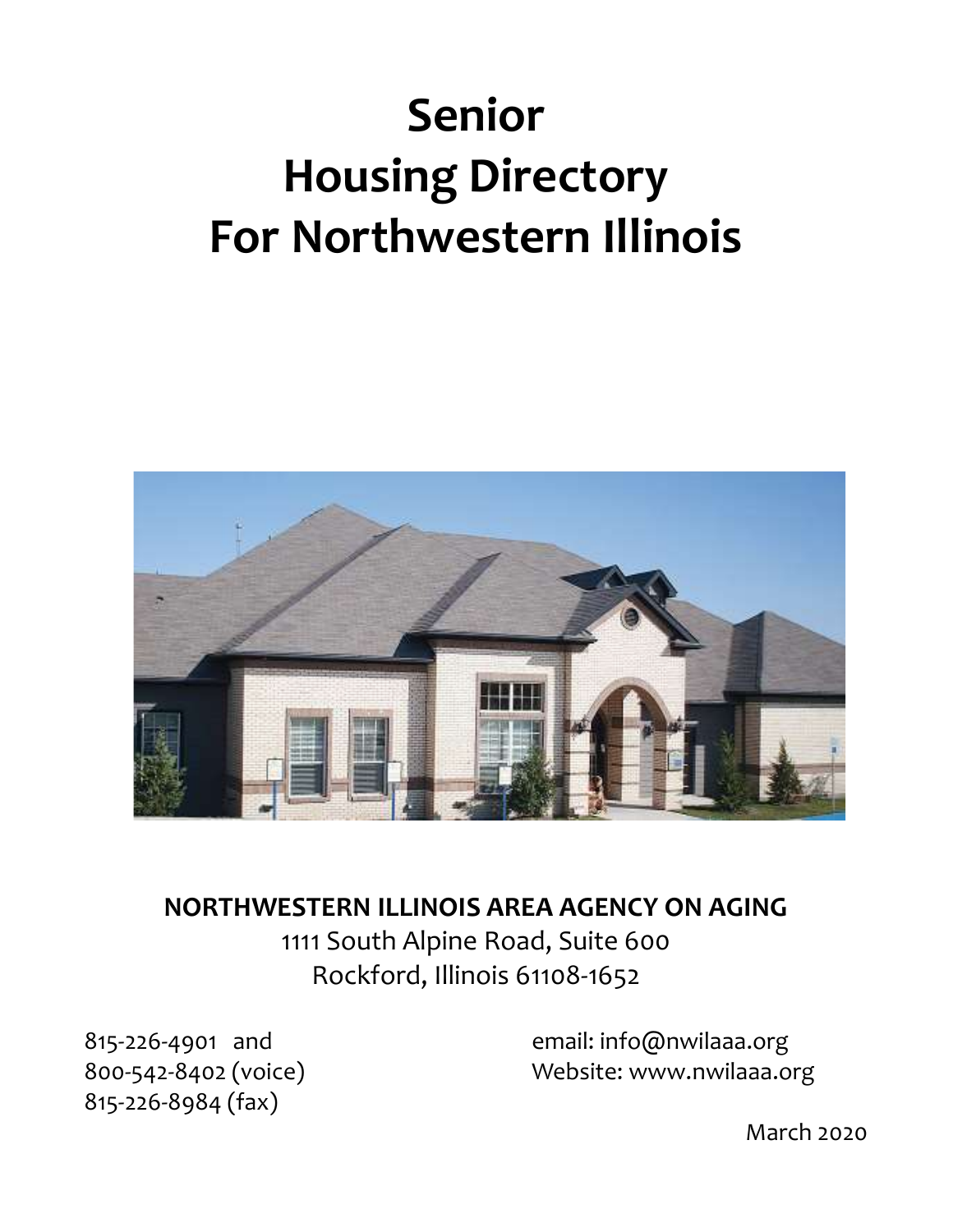#### PREFACE

The Northwestern Illinois Area Agency on Aging (NIAAA) is a not-for-profit agency authorized by the Illinois Department on Aging to plan, coordinate, and administer programs for older persons in northwestern Illinois including Boone, Carroll, DeKalb, Jo Daviess, Lee, Ogle, Stephenson, Whiteside and Winnebago counties. NIAAA's goal is to develop a comprehensive network of services for older persons in order to assist them to remain independent and in their own homes as long as possible.

 NIAAA works at the local level with agencies servicing seniors listed in this directory to coordinate services and pool resources. NIAAA also funds social and nutrition services with Title III Older Americans Funds under a three year area plan. These services are available to individuals sixty years of age and older on a donation basis. No person is denied service due to unwillingness or inability to contribute. Please contact the NIAAA office for further information.

This booklet is published by the Northwestern Illinois Area Agency on Aging which operates with funds available under the Older Americans Act and State of Illinois General Revenue Funds. The Illinois Department on Aging and the U.S. Administration on Aging are recognized for their support of the area agency. Neither is responsible for the contents of this document. The Northwestern Illinois Area Agency on Aging does not discriminate in admission to programs or activities or treatment of employment in programs or activities in compliance with the Illinois Human Rights Act; the U.S. Civil Rights Act; Section 504 of the Rehabilitation Act; the Americans with Disabilities Act of 1990; the Age Discrimination Act; the Age Discrimination in Employment Act; and the U.S. and Illinois Constitutions. If you feel you have been discriminated against, you have a right to file a complaint with the Illinois Department on Aging. For information, call Senior HelpLine 1-800-252- 8966 (Voice and TTY), or contact Grant Nyhammer Executive Director, 1111 S. Alpine Rd., Suite 600, Rockford, Illinois 61108, Phone: 815-226-4901 or 1-800-542-8402 (Voice), or 815-226-8984 (FAX).

NIAAA is physically accessible and programmatically accessible to people with disabilities.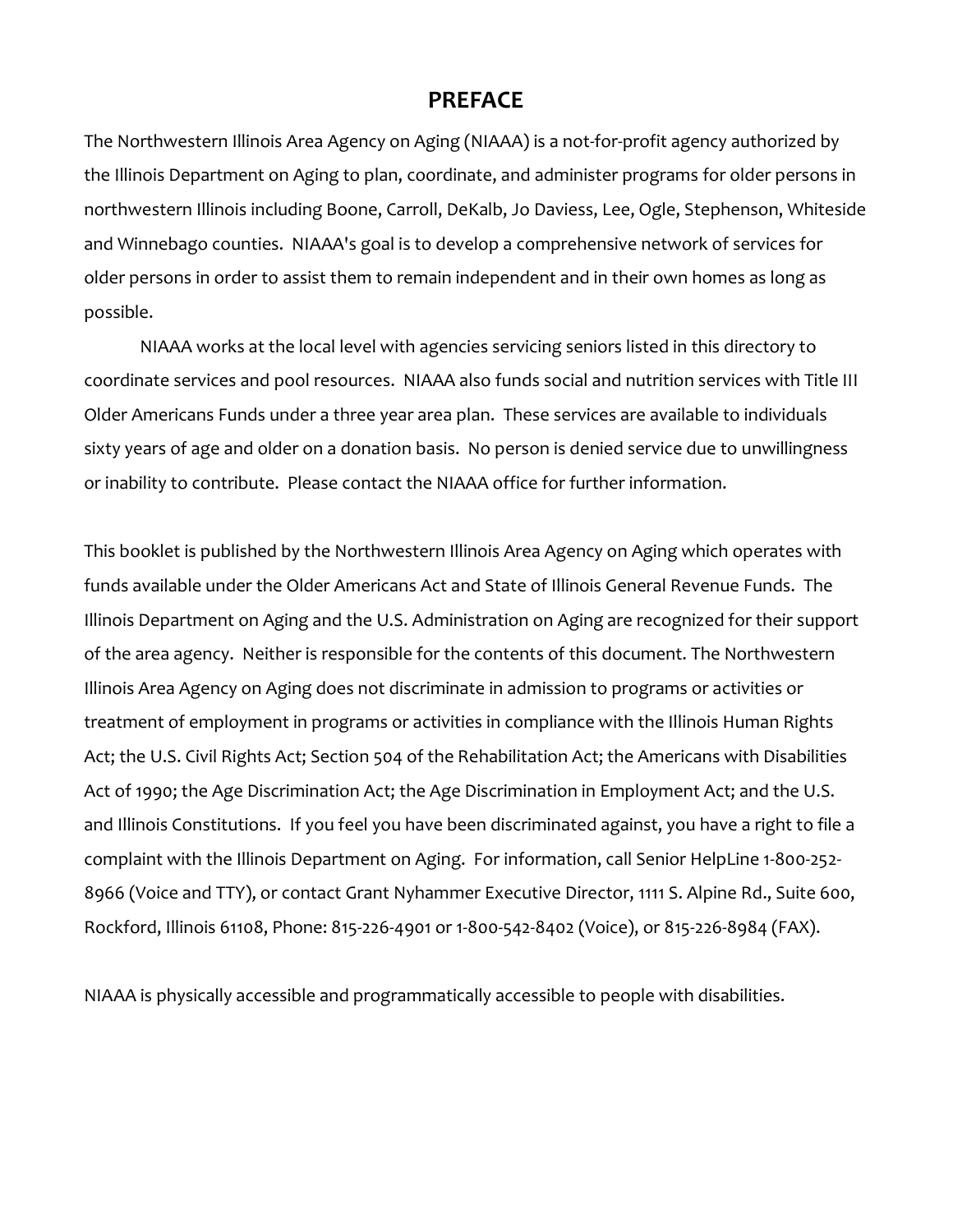## FUNDING STATEMENT

This document was prepared with funds from the federal Older Americans Act, State of Illinois General Revenue and Area Agency on Aging. The Illinois Department on Aging and the U.S. Administration on Aging are recognized for their support of the Area Agency. Neither is responsible for the contents of this document.

## STATEMENT OF NON-DISCRIMINATION

NIAAA does not discriminate in admission to programs or activities or treatment of employment in programs or activities in compliance with appropriate State and Federal Statutes. If you feel you have been discriminated against, you have a right to file a complaint with the Illinois Department on Aging. For information, call the SeniorHelpLine: 1-800-252-8966 (voice & TTY) or contact Grant L. Nyhammer, Executive Director, at 815-226-4901 or 1-800-542-8402 (voice), or 815-226-8984 (fax).

#### STATEMENT OF NON-ENDORSEMENT

This document contains Agency or Company names and phone numbers. These phone numbers are provided for the user's convenience. Northwestern Illinois Area Agency on Aging (NIAAA) does not control or guarantee the accuracy, relevance, timeliness or completeness of this outside information. The inclusion of Agency or Company information is not intended to reflect their importance, nor is it intended as an endorsement by NIAAA of any views expressed or products or services offered on these outside sites or the organizations sponsoring the cites. NIAAA does not endorse individual vendors, products or services. Therefore, any reference herein to any vendor, product or services by trade name, trademark, or manufacturer or otherwise does not constitute or imply the endorsement, recommendation or approval of the Northwestern Illinois Area Agency on Aging.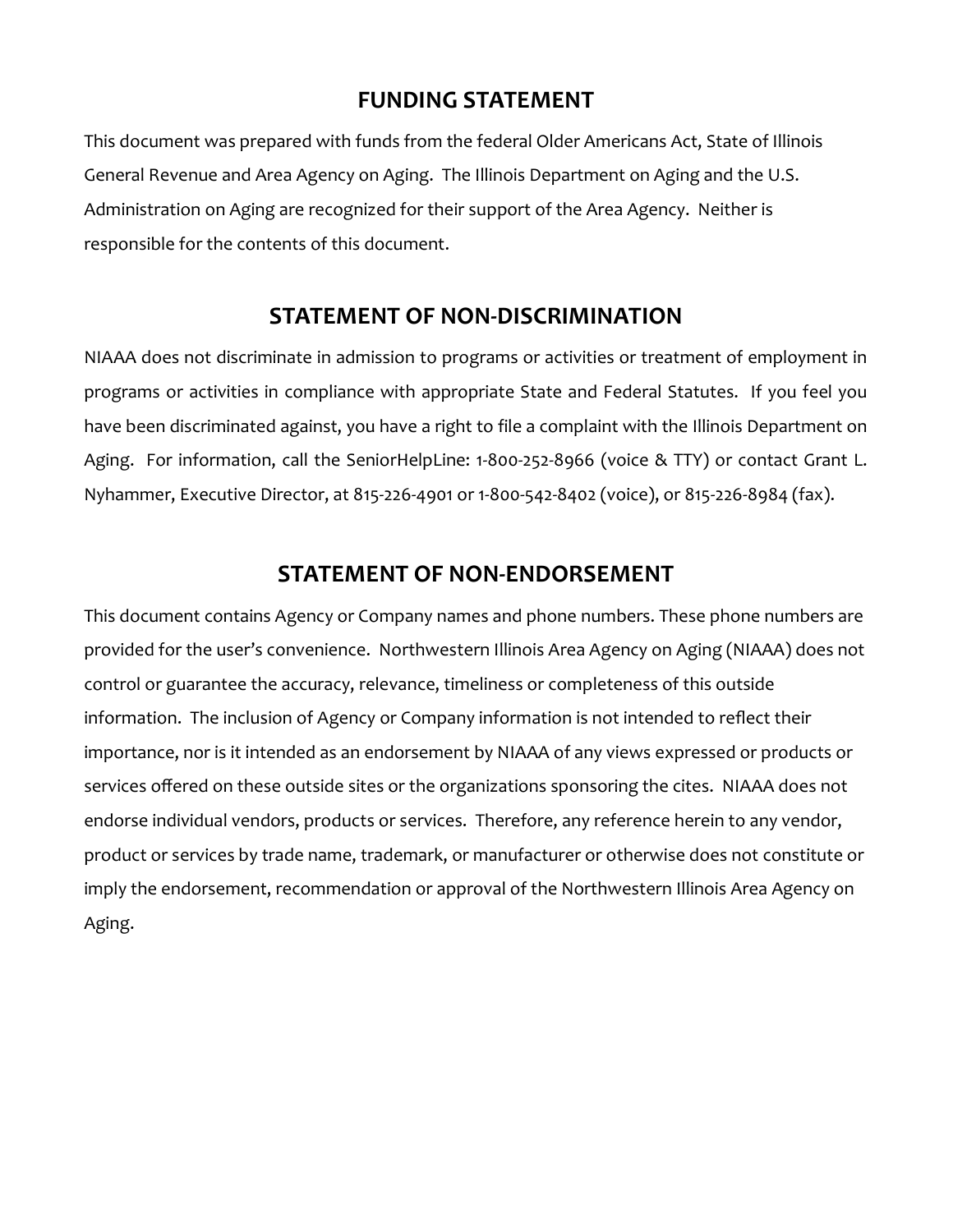| <b>Boone County</b>                                                                                   | Assisted<br>Living | Independent<br>Living | Long<br>Term<br>Care | Memory<br>Care | Sheltered<br>Care/<br>Supportive | Subsidized<br>Housing |
|-------------------------------------------------------------------------------------------------------|--------------------|-----------------------|----------------------|----------------|----------------------------------|-----------------------|
| Heritage Woods of<br><b>Belvidere</b><br>4730 Squaw Prairie<br>Belvidere, IL 61008<br>815-544-9495    | X                  |                       |                      |                | $\boldsymbol{\mathsf{X}}$        |                       |
| <b>Maple Crest Care</b><br><b>Center</b><br>4452 Squaw Prairie<br>Belvidere, IL 61008<br>815-547-6377 |                    |                       | X                    |                |                                  |                       |
| <b>Worthwoods Care</b><br><b>Center</b><br>2250 Pearl Street<br>Belvidere, IL 61008<br>815-547-6377   |                    |                       | X                    |                |                                  |                       |
| <b>Shadley</b><br><b>Apartments</b><br>1151 Nettie St., #100<br>Belvidere, IL 61008<br>815-547-5255   |                    | $\overline{X}$        |                      |                |                                  |                       |
| <b>Sheffield Meadows</b><br>1800 Maple Ave<br>Belvidere, IL 61008<br>630-986-8618                     |                    | X                     |                      |                |                                  |                       |

| <b>Carroll County</b>                                                                                             | Assisted<br>Living | Independent<br>Living | Long<br>Term<br>Care | Memory<br>Care | Sheltered<br>Care /<br>Supportive | Subsidized<br>Housing |
|-------------------------------------------------------------------------------------------------------------------|--------------------|-----------------------|----------------------|----------------|-----------------------------------|-----------------------|
| <b>Big Meadows</b><br>1000 Longmoor Ave<br>Savanna, IL 61074<br>815-273-2238                                      |                    |                       | X                    | X              |                                   |                       |
| <b>Carroll County Good</b><br><b>Samaritan Center</b><br>1006 N Lowden<br>Mount Carroll, IL 61053<br>815-244-7715 |                    |                       | X                    |                |                                   |                       |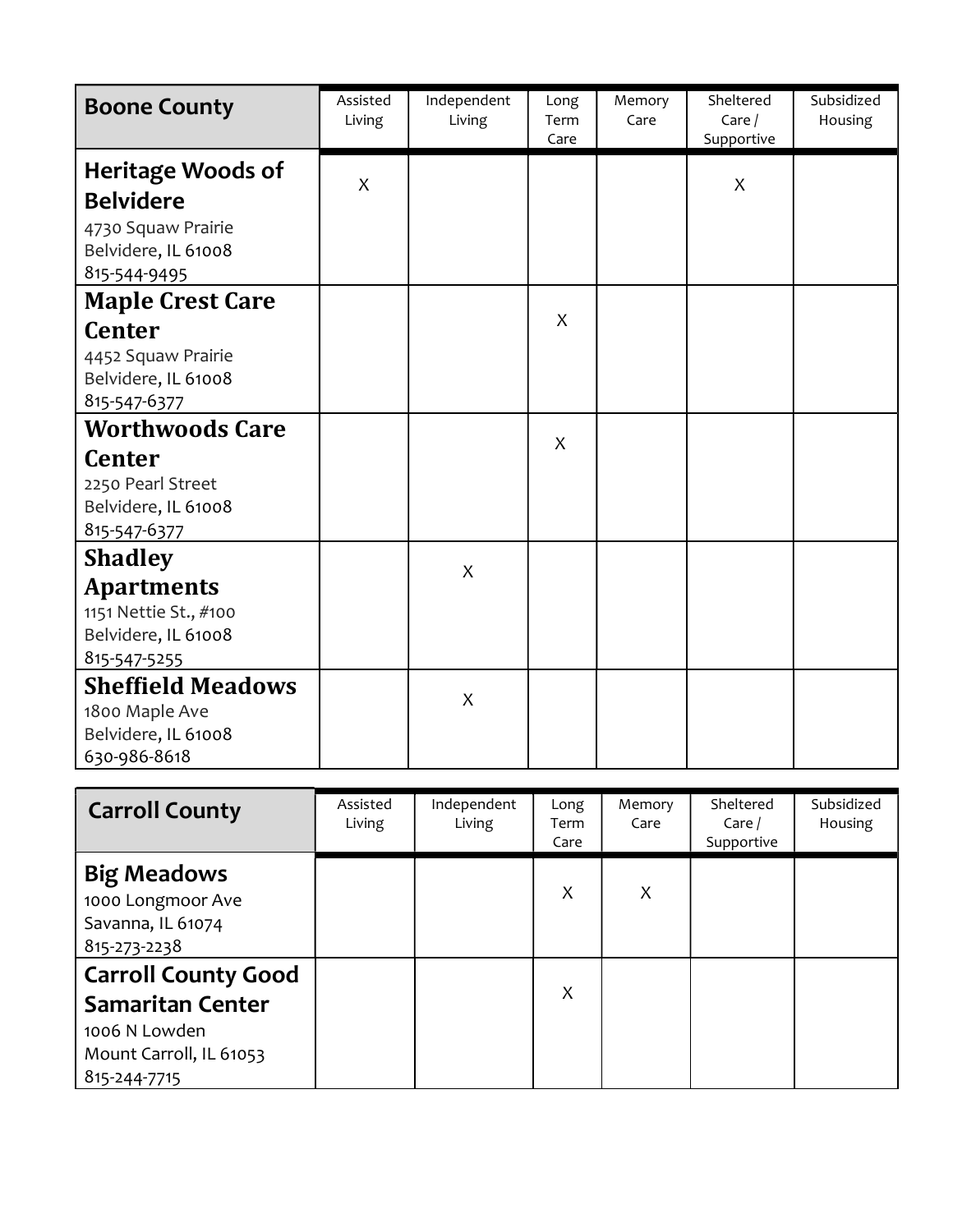| <b>Carroll County</b>                                                                         | Assisted<br>Living | Independent<br>Living | Long<br>Term<br>Care | Memory<br>Care | Sheltered<br>Care/<br>Supportive | Subsidized<br>Housing |
|-----------------------------------------------------------------------------------------------|--------------------|-----------------------|----------------------|----------------|----------------------------------|-----------------------|
| <b>Foster Court Senior</b><br><b>Living Community</b><br>Mt Carroll, IL 61053<br>608-348-7755 |                    | X                     |                      |                |                                  |                       |
| <b>Fox Ridge</b>                                                                              |                    | X                     |                      |                |                                  |                       |
| <b>Apartments</b><br>Thomson, Illinois 61285<br>800-346-8581                                  |                    |                       |                      |                |                                  |                       |
| <b>Highland Meadows</b>                                                                       |                    | X                     |                      |                |                                  |                       |
| <b>Apartments</b><br>Circle Drive<br>Lanark IL 61046<br>815-284-3409                          |                    |                       |                      |                |                                  |                       |
| <b>Lanark Housing</b><br>401 Hanabarger Street<br>Lanark, IL 61046<br>815-493-1045            |                    | X                     |                      |                |                                  |                       |
| <b>Mest Manor</b><br>525 Third Street<br>Savanna, IL 61074<br>815-273-7081                    |                    | X                     |                      |                |                                  |                       |
| <b>Mill Creek Village</b><br>102 E State St<br>Mt Carroll, IL 61053<br>608-822-7368           |                    | X                     |                      |                |                                  |                       |
| <b>Milledge Villa</b>                                                                         |                    |                       |                      |                |                                  |                       |
| <b>Apartments</b><br>700 Stover Ave.<br>Milledgeville IL, 61051<br>608-348-7755               |                    | X                     |                      |                |                                  |                       |
| <b>Pinnacle Place</b><br>1125 N. 5th Street<br>Savanna, IL 61074<br>815-273-2105              | X                  |                       |                      |                |                                  |                       |
| <b>Shannon Manor</b>                                                                          |                    |                       |                      |                |                                  |                       |
| 26 N Stanton Street<br>Shannon, IL 61078<br>815-864-2194                                      |                    | X                     |                      |                |                                  |                       |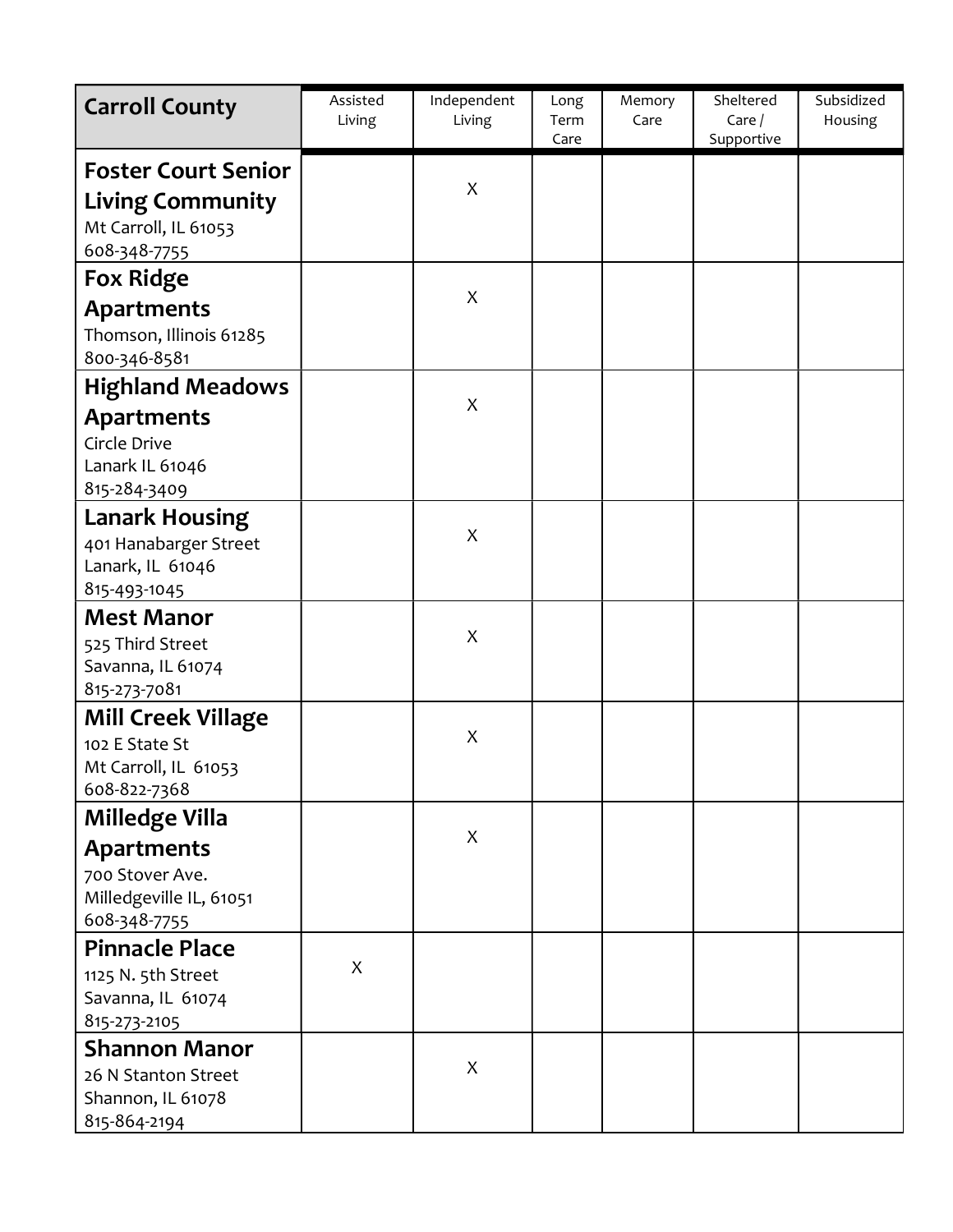| <b>DeKalb County</b>                                                                 | Assisted<br>Living | Independent<br>Living | Long<br>Term<br>Care | Memory<br>Care | Sheltered<br>Care $/$<br>Supportive | Subsidized<br>Housing |
|--------------------------------------------------------------------------------------|--------------------|-----------------------|----------------------|----------------|-------------------------------------|-----------------------|
| <b>Grand Victorian</b><br>1440 Somonauk Street<br>Sycamore, IL 60178<br>815-895-1900 | $\boldsymbol{X}$   | X                     |                      |                |                                     |                       |
| <b>Heritage Woods of</b>                                                             |                    |                       |                      |                | X                                   |                       |
| <b>DeKalb</b><br>2626 N. Annie Glidden Rd.<br>DeKalb, IL 60115<br>815-787-6500       |                    |                       |                      |                |                                     |                       |
| <b>Oak Crest</b>                                                                     | $\boldsymbol{X}$   | X                     | X                    | X              |                                     |                       |
| <b>Retirement Ctr</b><br>2944 Greenwood Acres<br>DeKalb, IL 60115<br>815-756-8461    |                    |                       |                      |                |                                     |                       |
| <b>Jo Daviess County</b>                                                             | Assisted<br>Living | Independent<br>Living | Long<br>Term<br>Care | Memory<br>Care | Sheltered<br>Care/<br>Supportive    | Subsidized<br>Housing |
| <b>Big Meadows</b>                                                                   |                    |                       | X                    |                |                                     |                       |
| <b>Nursing Home</b><br>1000 Longmoor Avenue                                          |                    |                       |                      |                |                                     |                       |
| Savanna, IL 61074<br>815-273-2238                                                    |                    |                       |                      |                |                                     |                       |
| Coastworth                                                                           |                    | X                     |                      |                |                                     | X                     |
| <b>Apartments</b>                                                                    |                    |                       |                      |                |                                     |                       |
| 126 S. Main Street<br>Galena, IL 61036                                               |                    |                       |                      |                |                                     |                       |
| 815-777-1336                                                                         |                    |                       |                      |                |                                     |                       |
| <b>Elizabeth Nursing</b>                                                             |                    |                       | X                    |                |                                     |                       |
| Home                                                                                 |                    |                       |                      |                |                                     |                       |
| <b>Grandview Estates</b>                                                             | $\mathsf{X}$       |                       |                      |                | X                                   |                       |
| 540 Pleasant Street<br>Elizabeth, IL 61028                                           |                    |                       |                      |                |                                     |                       |
| 815-858-2275                                                                         |                    |                       |                      |                |                                     |                       |
| <b>High Point Apts.</b>                                                              |                    | X                     |                      |                |                                     | X                     |
| 927 N. Washington<br>Scales Mound, IL 61075<br>800-346-8581                          |                    |                       |                      |                |                                     |                       |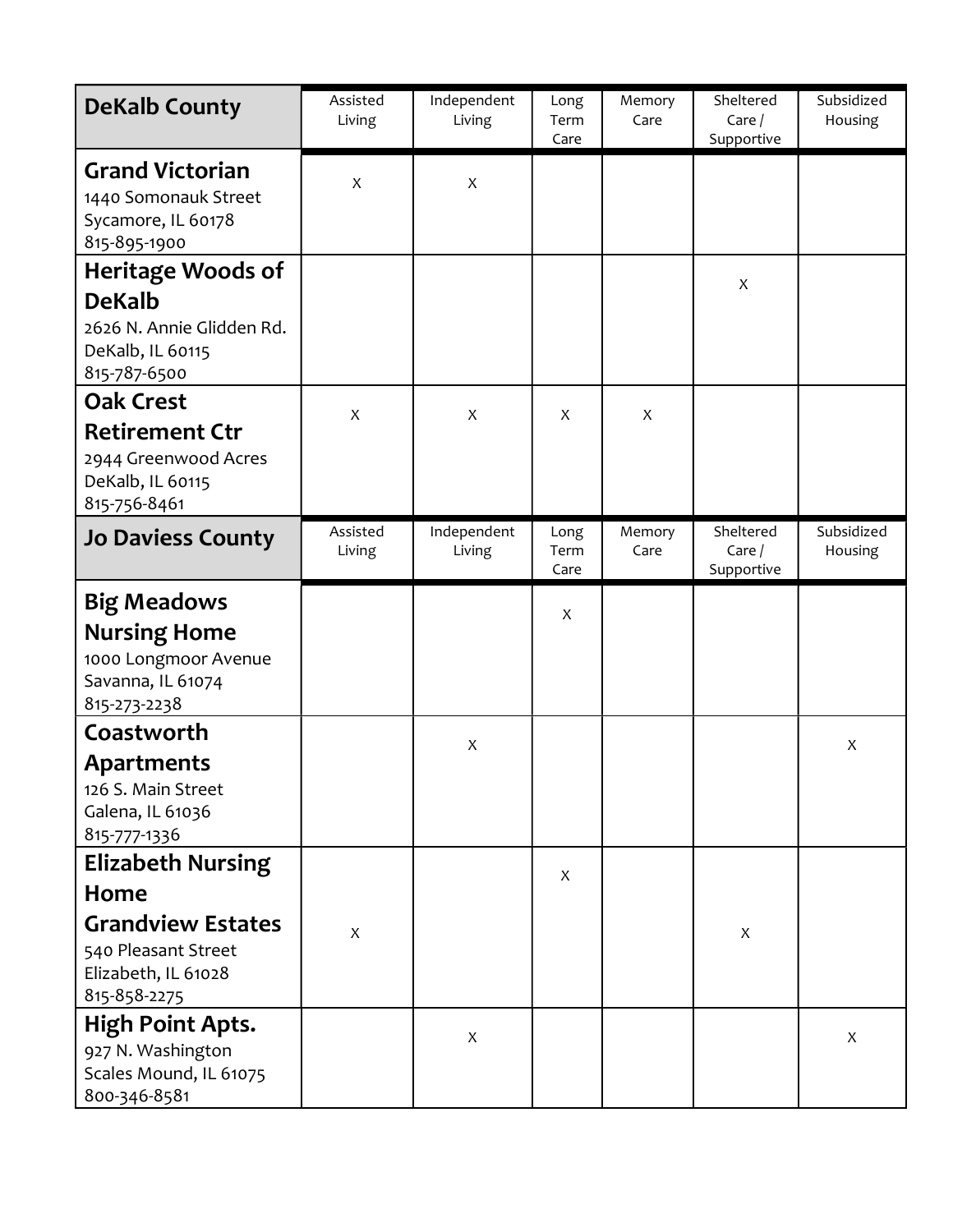| <b>Jo Daviess County</b>                                                                          | Assisted<br>Living        | Independent<br>Living     | Long<br>Term<br>Care | Memory<br>Care | Sheltered<br>Care/<br>Supportive | Subsidized<br>Housing |
|---------------------------------------------------------------------------------------------------|---------------------------|---------------------------|----------------------|----------------|----------------------------------|-----------------------|
| <b>Jo Daviess Housing</b><br><b>Authority</b><br>341 Franklin<br>Galena, IL 61036<br>815-777-0782 |                           | $\boldsymbol{X}$          |                      |                |                                  | X                     |
| <b>Meadow Lane</b><br>600 W. Jefferson<br>Warren, IL 61087<br>608-822-7368                        |                           | $\boldsymbol{X}$          |                      |                |                                  | X                     |
| <b>Prestwick Apts</b><br>957-961 James Street<br>Galena, IL 61036<br>815-776-0421                 |                           | $\mathsf X$               |                      |                |                                  | X                     |
| <b>Senior Care</b>                                                                                | $\boldsymbol{\mathsf{X}}$ |                           |                      |                |                                  |                       |
| Community<br>250 Altenburg Lane<br>Galena, IL 61036<br>815-777-1340 x545                          |                           |                           |                      |                |                                  |                       |
| <b>Senior Care</b>                                                                                |                           |                           | X                    |                |                                  |                       |
| Community -<br><b>Nursing Home</b><br>215 Summit Street<br>Galena, IL 61036<br>815-777-1340       |                           |                           |                      |                |                                  |                       |
| <b>Stockton Green</b>                                                                             |                           | $\mathsf X$               |                      |                |                                  |                       |
| <b>Apartments</b><br>108 Mathilds<br>Stockton, IL 61085<br>815-947-2215                           |                           |                           |                      |                |                                  |                       |
| <b>Stockton Health</b>                                                                            |                           |                           | X                    |                |                                  | X                     |
| Care<br>501 E. Front<br>Stockton, IL 61085<br>815-947-2215                                        |                           |                           |                      |                |                                  |                       |
| <b>Victoria Heights</b>                                                                           |                           | $\boldsymbol{\mathsf{X}}$ |                      |                |                                  | X                     |
| 842 Elk Street<br>Galena, IL 61036<br>815-777-3209                                                |                           |                           |                      |                |                                  |                       |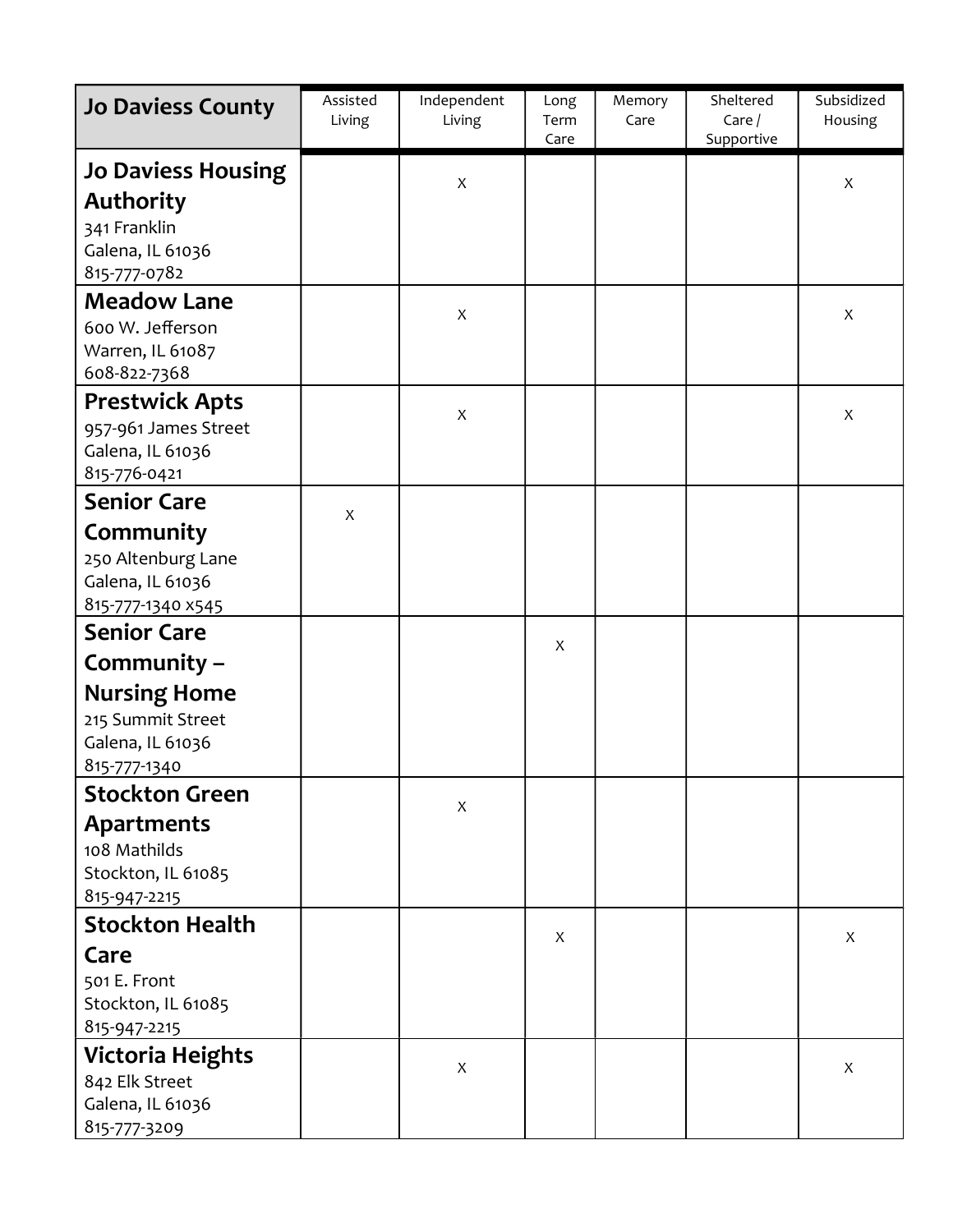| <b>Lee County</b>                                                                       | Assisted<br>Living | Independent<br>Living     | Long<br>Term<br>Care | Memory<br>Care | Sheltered<br>Care/<br>Supportive | Subsidized<br>Housing |
|-----------------------------------------------------------------------------------------|--------------------|---------------------------|----------------------|----------------|----------------------------------|-----------------------|
| <b>Heritage Square</b><br>620 North Ottawa Avenue<br>Dixon, IL 61021<br>815-288-2251    | X                  |                           |                      |                |                                  |                       |
| <b>Meridian - Liberty</b>                                                               | X                  | X                         | X                    | X              |                                  |                       |
| Court<br>124 Liberty Court<br>Dixon, IL 61021<br>815-285-2000                           |                    |                           |                      |                |                                  |                       |
| <b>Ogle County</b>                                                                      | Assisted<br>Living | Independent<br>Living     | Long<br>Term<br>Care |                | Memory Care                      | Subsidized<br>Housing |
| <b>Blackhawk Apts</b><br>406 S 3rd Street<br>Oregon, IL 61061<br>815-732-2068           |                    | $\boldsymbol{\mathsf{X}}$ |                      |                |                                  | X                     |
| <b>Countryside Village</b>                                                              |                    | X                         |                      |                |                                  | X                     |
| <b>Apartments</b><br>106 S McKendrie Avenue<br>Mt Morris, IL 61054<br>630-553-0111      |                    |                           |                      |                |                                  |                       |
| <b>Countryside Village</b>                                                              |                    | X                         |                      |                |                                  | X                     |
| Apartments<br>301 S 10 <sup>th</sup> Street<br>Oregon, IL 61061<br>630-553-0111         |                    |                           |                      |                |                                  |                       |
| <b>Countryside Village</b>                                                              |                    | $\mathsf X$               |                      |                |                                  | X                     |
| <b>Apartments</b><br>907 N 2 <sup>nd</sup> Street<br>Rochelle, IL 61068<br>815-562-8487 |                    |                           |                      |                |                                  |                       |
| <b>Elmer Davis</b>                                                                      |                    | $\mathsf X$               |                      |                |                                  | X                     |
| <b>Apartments</b><br>800 S Walnut<br>Forreston, IL 61030<br>815-732-1301                |                    |                           |                      |                |                                  |                       |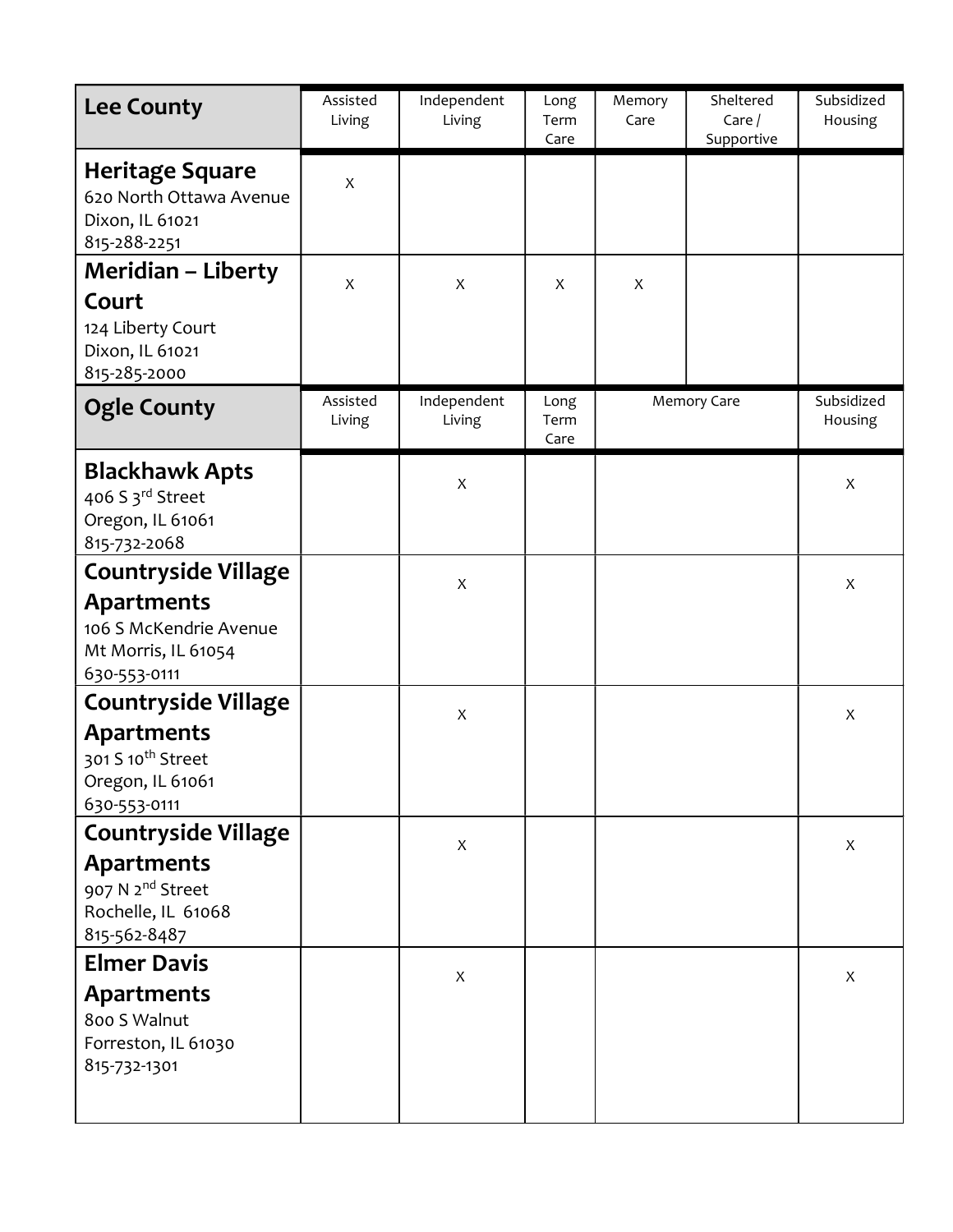| <b>Ogle County</b>                                                                                | Assisted<br>Living | Independent<br>Living | Long<br>Term<br>Care | <b>Memory Care</b> | Subsidized<br>Housing |
|---------------------------------------------------------------------------------------------------|--------------------|-----------------------|----------------------|--------------------|-----------------------|
| <b>Family First Shared</b><br>Home<br>8 Terrace View Blvd<br>Oregon, IL 61061<br>815-440-8118     | $\sf X$            |                       |                      |                    | X                     |
| <b>Howard Johnston</b><br>203 S 3rd Street<br>Oregon, IL 61061<br>815-732-1301                    |                    | $\mathsf X$           |                      |                    | X                     |
| <b>Lincoln Manor</b><br>615 N Lincoln Hwy<br>Rochelle, IL 61068<br>815-562-1404                   |                    | $\mathsf X$           |                      |                    | X                     |
| <b>North Prairie Apts.</b><br>320 Lovers Lane<br>Oregon, IL 61061<br>815-732-2068                 |                    | $\mathsf{X}$          |                      |                    | X                     |
| <b>Prairie State Apts.</b><br>407 N Union<br>Polo, IL 61064<br>815-732-1301                       |                    | $\mathsf X$           |                      |                    | X                     |
| <b>Rochelle Manor</b><br>301 E School Avenue<br>Rochelle, IL 61068<br>630-904-4157                |                    | $\mathsf X$           |                      |                    | X                     |
| <b>Rochelle Manor</b><br>965 Caron Road<br>Rochelle, IL 61068<br>630-904-4157                     |                    | $\mathsf X$           |                      |                    | X                     |
| <b>Rochelle Meadows</b><br>118 & 120 7 <sup>th</sup> Avenue<br>Rochelle, IL 61068<br>608-822-7368 |                    | $\mathsf{X}$          |                      |                    | X                     |
| <b>San Gabriel</b><br>2201 Flagg Road<br>Rochelle, IL 61068<br>815-561-4099                       | $\boldsymbol{X}$   |                       |                      |                    | X                     |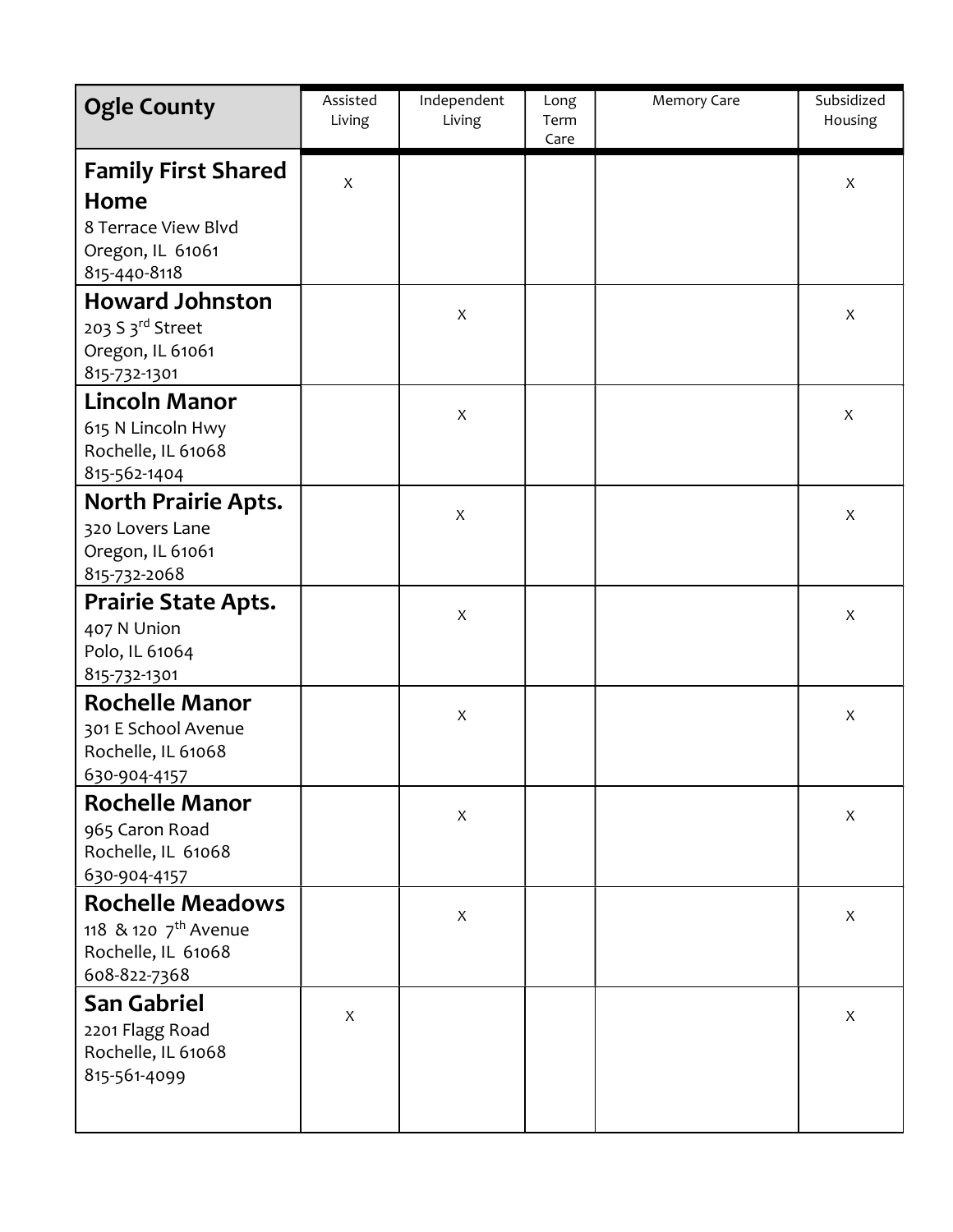| <b>Ogle County</b>              | Assisted<br>Living | Independent<br>Living | Long<br>Term<br>Care | <b>Memory Care</b> | Subsidized<br>Housing |
|---------------------------------|--------------------|-----------------------|----------------------|--------------------|-----------------------|
| <b>Village Green</b>            |                    | X                     |                      |                    | X                     |
| <b>Apartments</b>               |                    |                       |                      |                    |                       |
| 100 Blanchard Court             |                    |                       |                      |                    |                       |
| Byron, IL 61010<br>815-234-2620 |                    |                       |                      |                    |                       |
| <b>Village Green</b>            |                    | X                     |                      |                    | X                     |
| <b>Apartments</b>               |                    |                       |                      |                    |                       |
| 502-506 Barbara Street          |                    |                       |                      |                    |                       |
| Mt Morris, IL 61054             |                    |                       |                      |                    |                       |
| 815-234-2620                    |                    |                       |                      |                    |                       |

| <b>Stephenson County</b>                                                                | Assisted<br>Living | Independent<br>Living | Long<br>Term<br>Care | Memory<br>Care | Sheltered<br>Care/<br>Supportive | Subsidized<br>Housing |
|-----------------------------------------------------------------------------------------|--------------------|-----------------------|----------------------|----------------|----------------------------------|-----------------------|
| <b>Brewster Hi-Rise</b><br>1050 W. Galena Ave<br>Freeport, IL 61032<br>815-232-4171     |                    | $\mathsf{X}$          |                      |                |                                  | $\boldsymbol{X}$      |
| <b>Bronco County</b>                                                                    |                    | $\mathsf X$           |                      |                |                                  | X                     |
| Apts.<br>104 & 106 E. High Street<br>Orangeville, IL 61060<br>815-238-0160              |                    |                       |                      |                |                                  |                       |
| <b>Dirck Drive Apts.</b><br>1756 S. Dirck Drive<br>Freeport, IL 61032<br>815-424-5610   |                    | $\mathsf{X}$          |                      |                |                                  | X                     |
| Dirck Drive Apts.<br>1760 S. Dirck Drive<br>Freeport, IL 61032<br>815-229-1041          |                    | $\mathsf{X}$          |                      |                |                                  | $\boldsymbol{X}$      |
| <b>Doll Memorial</b><br>Apts.<br>1010 S. Logan Street<br>Lena, IL 61048<br>815-369-4561 |                    | $\mathsf{X}$          |                      |                |                                  |                       |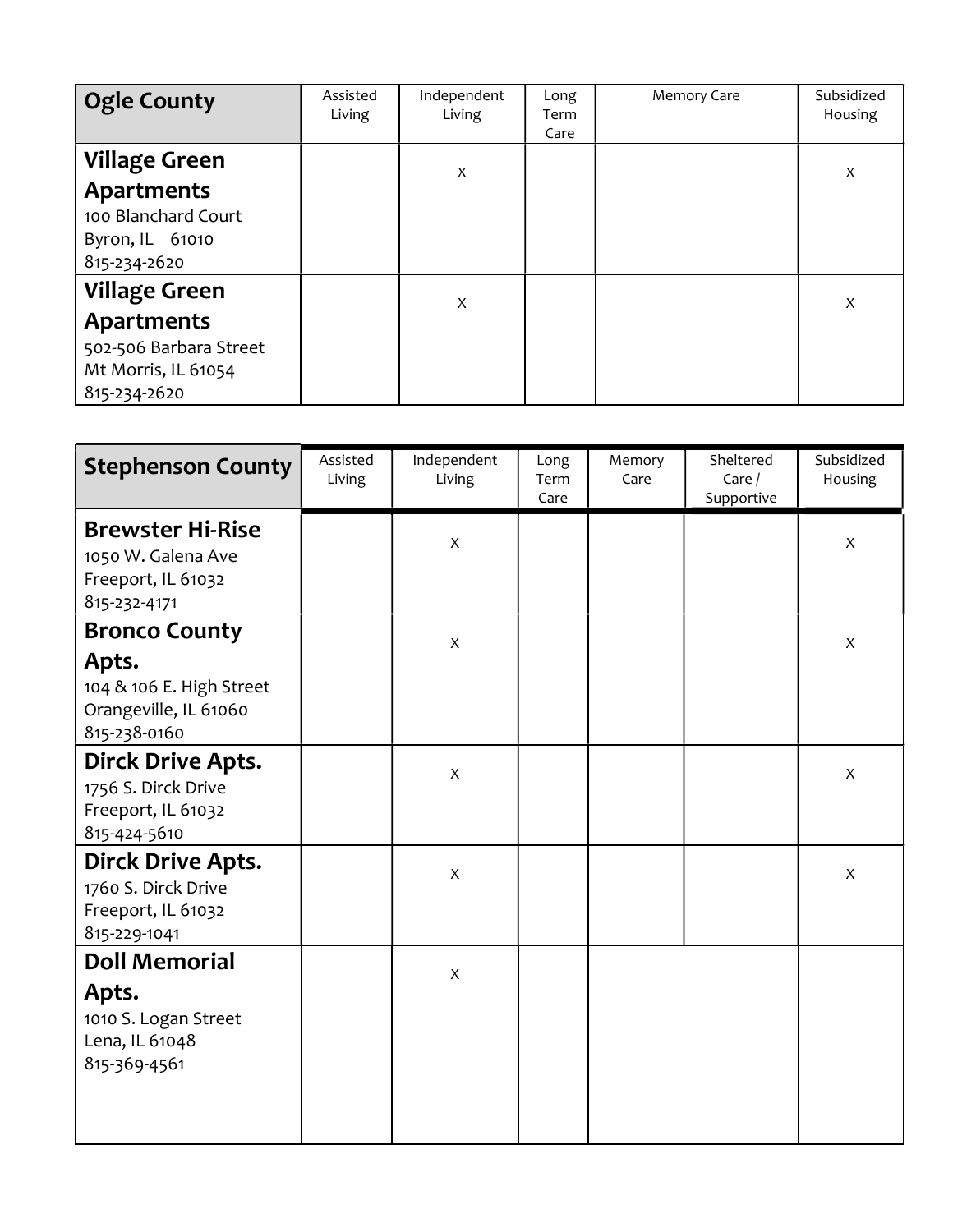| <b>Stephenson County</b>                                                                                               | Assisted<br>Living | Independent<br>Living | Long<br>Term<br>Care | Memory<br>Care | Sheltered<br>Care $/$<br>Supportive | Subsidized<br>Housing |
|------------------------------------------------------------------------------------------------------------------------|--------------------|-----------------------|----------------------|----------------|-------------------------------------|-----------------------|
| <b>Freeport Rehab &amp;</b><br><b>Health Care Center</b><br>900 S. Kiwanis Drive<br>Freeport, IL 61032<br>815-235-6196 |                    |                       | X                    |                |                                     |                       |
| <b>Hawthorne Inn</b><br>2140 Navajo Drive<br>Freeport, IL 61032<br>815-235-0778                                        | X                  |                       |                      |                | X                                   |                       |
| <b>Heritage Woods</b><br>1500 S. Forest Road<br>Freeport, IL 61032<br>815-801-3900                                     | X                  |                       |                      |                | X                                   |                       |
| <b>Lena Living Center</b><br>1010 S. Logan Street<br>Lena, IL 61048<br>815-369-4561                                    |                    |                       | X                    |                |                                     |                       |
| <b>Liberty Estates</b><br>2880 Navajo Drive<br>Freeport, IL 61032<br>815-233-2400                                      |                    | X                     |                      |                |                                     |                       |
| <b>Lincoln Towers</b><br>320 N. Harlem<br>Freeport, IL 61032<br>815-235-3474                                           |                    | X                     |                      |                |                                     | X                     |
| Manor Court /<br><b>Liberty Village</b><br>2170 Navajo Drive<br>Freeport, IL 61032<br>815-233-2400                     |                    |                       | X                    |                |                                     |                       |
| <b>Mary Hosmer</b><br><b>Hi-Rise</b><br>600 N. Van Buren<br>Freeport, IL 61032<br>815-232-4171                         |                    | $\mathsf X$           |                      |                |                                     | X                     |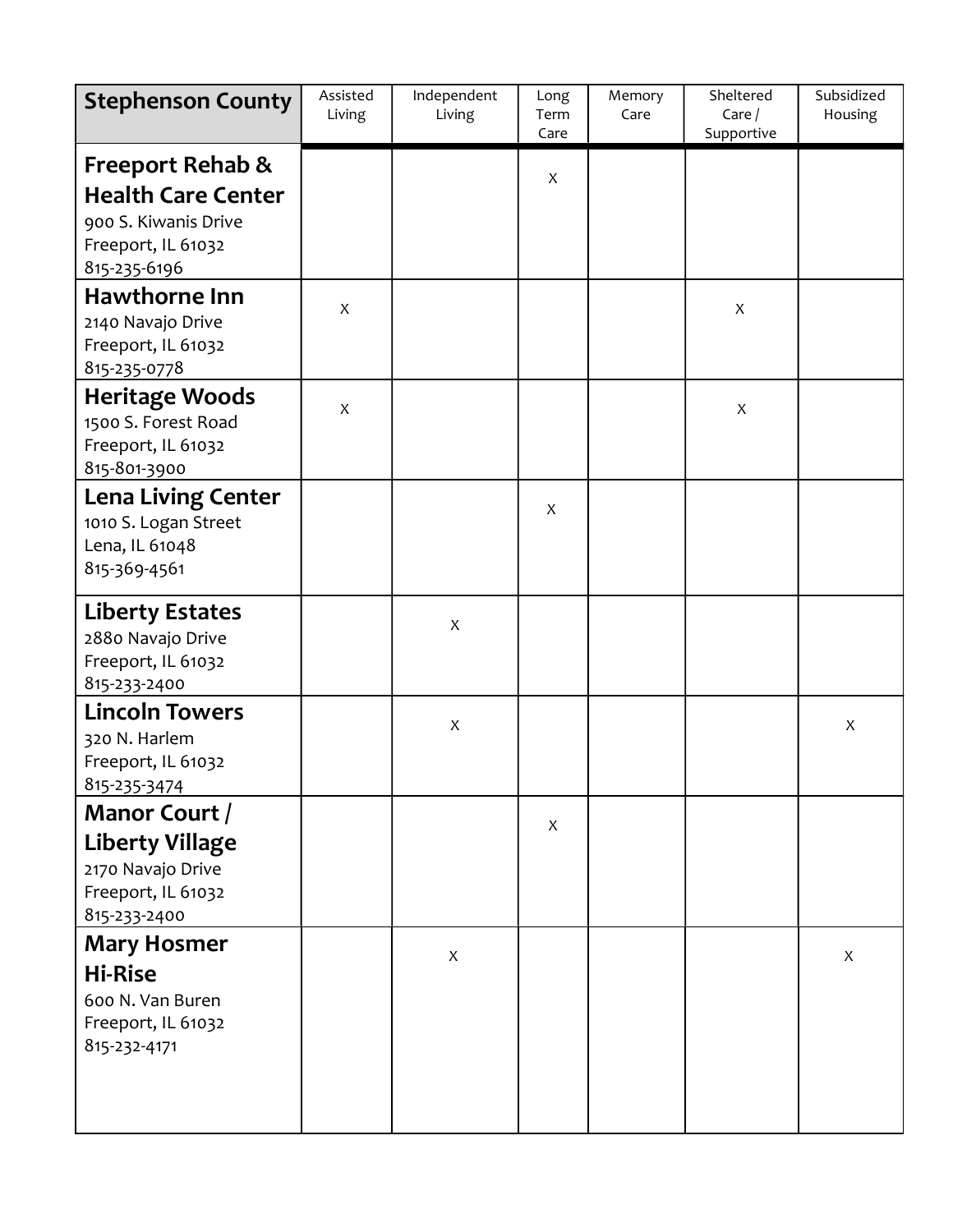| <b>Stephenson County</b>                                                                              | Assisted<br>Living | Independent<br>Living | Long<br>Term<br>Care | Memory<br>Care | Sheltered<br>Care/<br>Supportive | Subsidized<br>Housing |
|-------------------------------------------------------------------------------------------------------|--------------------|-----------------------|----------------------|----------------|----------------------------------|-----------------------|
| <b>Meadow Ridge</b><br>1731 S. Hance Drive<br>Freeport, IL 61032<br>815-233-9253                      |                    | $\mathsf{X}$          |                      |                |                                  | X                     |
| <b>Oakley Courts</b><br>3117 Kunkle Blvd.<br>Freeport, IL 61032<br>815-233-5129                       | X                  |                       |                      |                |                                  | X                     |
| <b>Otter Creek Apts.</b><br>309 N. Carver<br>Winslow, IL 61089<br>815-346-8581                        |                    | X                     |                      |                |                                  |                       |
| <b>Parkside Homes</b><br>703 E. Park<br>Freeport, IL 61032<br>815-232-4171                            |                    | $\mathsf X$           |                      |                |                                  | $\mathsf X$           |
| <b>Parkview Home</b><br>1234 S. Park Blvd.<br>Freeport, IL 61032<br>815-232-8612                      | X                  | X                     | X                    |                | $\boldsymbol{X}$                 |                       |
| <b>Peppermint Square</b><br>815 birch Drive<br>Lena, IL 61048<br>815-369-5147                         |                    | X                     |                      |                |                                  | X                     |
| <b>Prairie Ridge</b><br>1730 S. Hance Drive<br>Freeport, IL 61032<br>815-297-9140                     |                    |                       | X                    |                |                                  |                       |
| Presence<br>659 E. Jefferson<br>Freeport, IL 61032<br>815-232-6181                                    |                    |                       | X                    |                |                                  |                       |
| <b>Rock City Senior</b><br><b>Housing Corp.</b><br>112 N. Main<br>Rock City, IL 61070<br>815-865-5406 |                    | $\mathsf X$           |                      |                |                                  | X                     |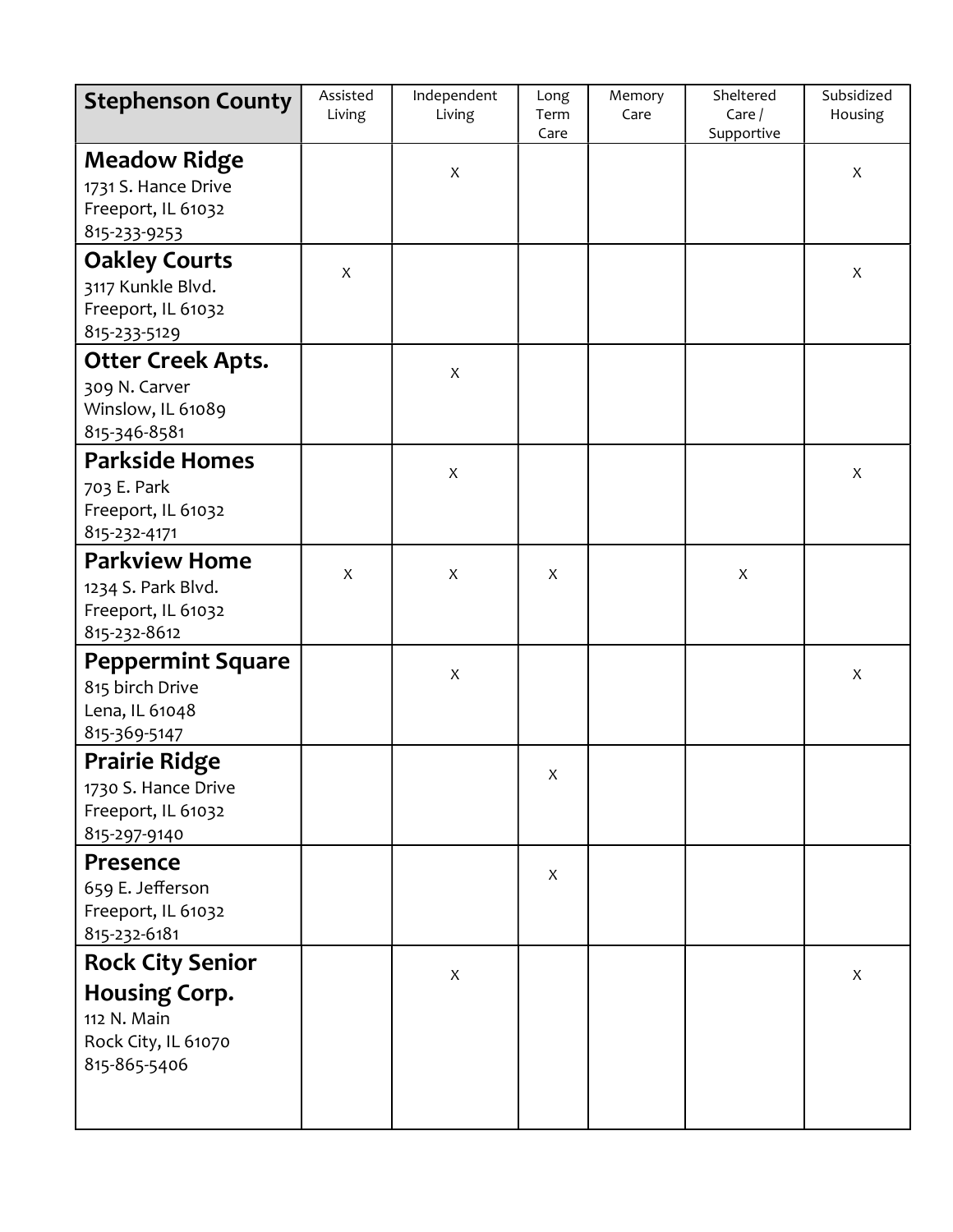| <b>Stephenson County</b>                                                                   | Assisted<br>Living | Independent<br>Living | Long<br>Term<br>Care | Memory<br>Care | Sheltered<br>Care/<br>Supportive | Subsidized<br>Housing |
|--------------------------------------------------------------------------------------------|--------------------|-----------------------|----------------------|----------------|----------------------------------|-----------------------|
| <b>Rose Hill Apts.</b><br>Box 32<br>Davis, IL 61019<br>815-865-5264                        |                    | $\mathsf X$           |                      |                |                                  | $\mathsf X$           |
| Stephenson                                                                                 |                    |                       | X                    |                |                                  |                       |
| <b>Nursing Center</b><br>2946 S. Walnut<br>Freeport, IL 61032<br>815-235-6173              |                    |                       |                      |                |                                  |                       |
| <b>Valley Meadows</b><br>7719 Edwardsville Road<br>German Valley, IL 61039<br>815-339-2140 |                    | $\mathsf{X}$          |                      |                |                                  |                       |
| <b>Walnut Hill Apts.</b><br>Orangeville, IL 61048<br>815-238-0160                          |                    | X                     |                      |                |                                  | X                     |
| <b>Westport Village</b><br>26 Greenfield<br>Freeport, IL 61032<br>815-232-2403             |                    |                       |                      |                |                                  |                       |
| <b>Westview Apts.</b><br>1425 Westview Road<br>Freeport, IL 61032<br>815-232-4171          |                    | Χ                     |                      |                |                                  |                       |
| <b>Willow Park Apts.</b><br>300 N. Park Blvd.<br>Freeport, IL 61032<br>815-235-6060        |                    | X                     |                      |                |                                  |                       |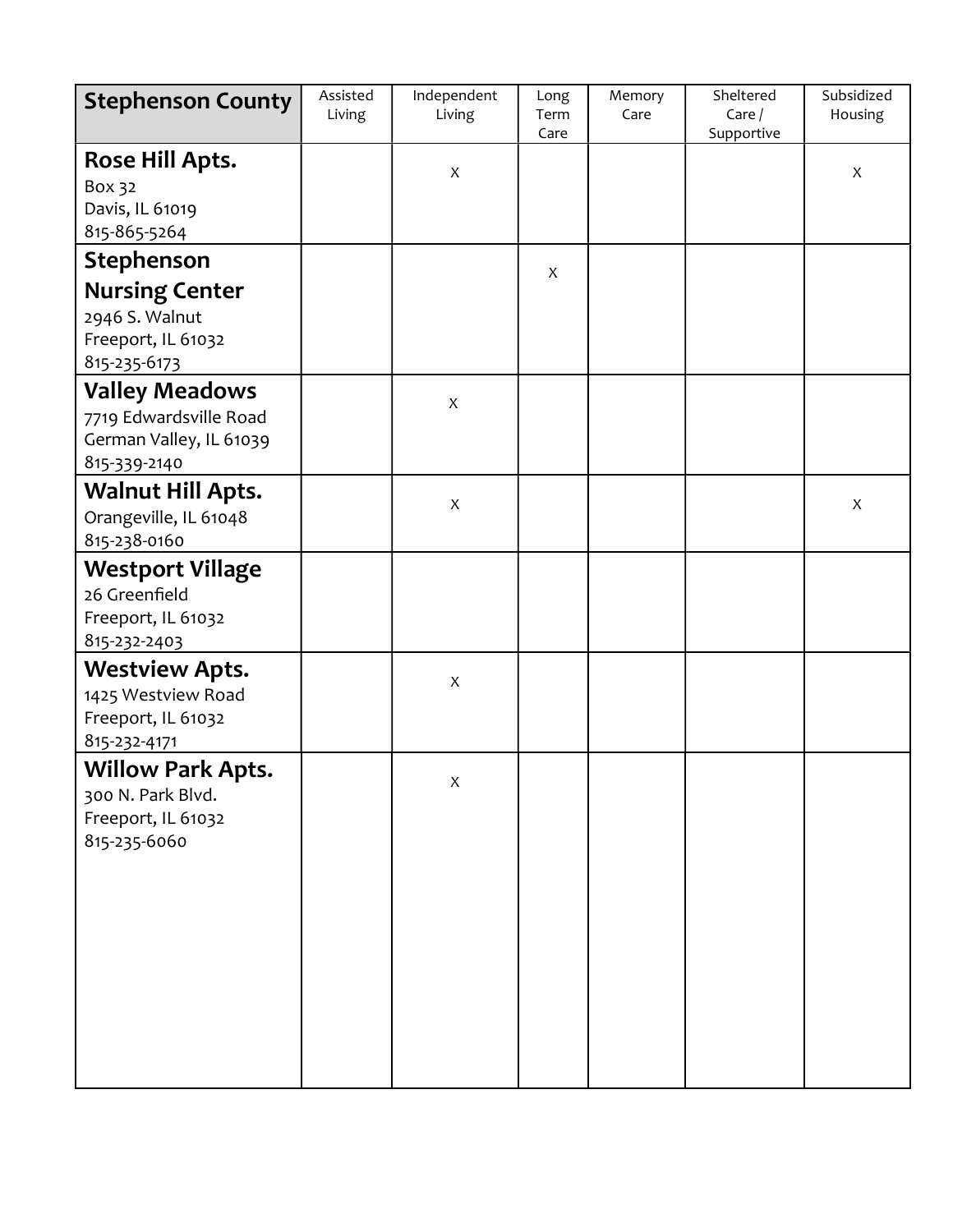| <b>Whiteside County</b>                                                                                            | Assisted<br>Living | Independent<br>Living | Long<br>Term<br>Care | Memory<br>Care | <b>Sheltered Care</b><br>/ Supportive | Subsidized<br>Housing |
|--------------------------------------------------------------------------------------------------------------------|--------------------|-----------------------|----------------------|----------------|---------------------------------------|-----------------------|
| <b>Arrow Woods</b><br><b>Estates</b><br>430 Martin Road<br>Rock Falls, IL 61071<br>815-626-4578                    | X                  | Χ                     |                      |                |                                       |                       |
| <b>Avonlea Cottage of</b><br><b>Sterling</b><br>2201 E. Le Fevre<br>Sterling, IL 61081<br>815-626-5439             | X                  |                       |                      |                |                                       |                       |
| Civic Plaza<br>1113 5 <sup>th</sup> Avenue<br>Rock Falls, IL 61071<br>815-625-5558                                 |                    | X                     |                      |                |                                       | X                     |
| <b>Crown Hill Estates</b><br>1101 W. 24 <sup>th</sup> Street<br>Rock Falls, IL 61071<br>815-626-5043               |                    | X                     |                      |                |                                       | X                     |
| <b>Exception Care &amp;</b><br><b>Training</b><br>2601 Woodlawn Road<br>Sterling, IL 61081<br>815-626-5820         |                    |                       | X                    |                |                                       |                       |
| <b>Good Samaritan</b><br>310 Mosher Drive<br>Prophetstown, IL 61277<br>815-537-5175                                | X                  | X                     | X                    |                |                                       |                       |
| Greencastle of<br><b>Sterling</b><br>15 E. 2 <sup>nd</sup> Street<br>Sterling, IL 61081<br>815-625-1401            | X                  |                       |                      |                |                                       | X                     |
| <b>Greenview Estates</b><br>Office is Crown Hill Estates<br>703 Melody Court<br>Morrison, IL 61270<br>815-626-5043 | X                  |                       |                      |                |                                       | X                     |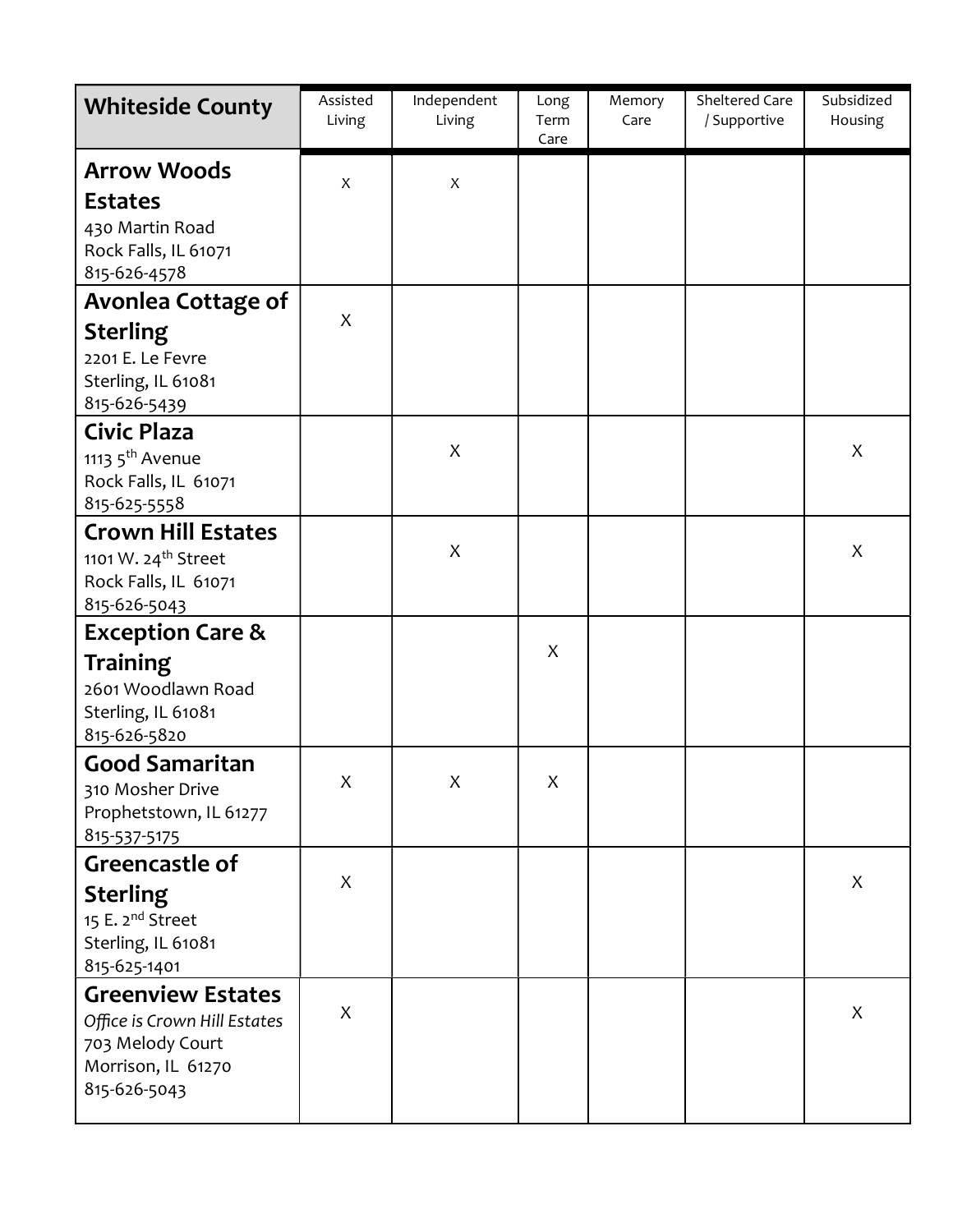| <b>Whiteside County</b>                | Assisted<br>Living | Independent<br>Living | Long<br>Term | Memory<br>Care | Sheltered Care<br>/ Supportive | Subsidized<br>Housing |
|----------------------------------------|--------------------|-----------------------|--------------|----------------|--------------------------------|-----------------------|
| <b>Harbor Crest Home</b>               |                    |                       | Care         |                |                                |                       |
| 817 17 <sup>th</sup> Street            |                    |                       | X            |                |                                |                       |
| Fulton, IL 61252                       |                    |                       |              |                |                                |                       |
| 815-589-3411                           |                    |                       |              |                |                                |                       |
| <b>Heritage Woods</b>                  |                    |                       |              |                |                                |                       |
| 2205 Oak Grove Avenue                  |                    |                       |              |                | X                              |                       |
| Sterling, IL 61081                     |                    |                       |              |                |                                |                       |
| 815-625-7045                           |                    |                       |              |                |                                |                       |
| Morningside of                         | X                  |                       |              | X              |                                |                       |
| <b>Sterling</b>                        |                    |                       |              |                |                                |                       |
| 2705 Avenue E                          |                    |                       |              |                |                                |                       |
| Sterling, IL 61081                     |                    |                       |              |                |                                |                       |
| 815-625-6604                           |                    |                       |              |                |                                |                       |
| <b>Parkway Center</b><br>1801 Avenue G | X                  |                       |              |                |                                |                       |
| Sterling, IL 61081                     |                    |                       |              |                |                                |                       |
| 815-626-1121                           |                    |                       |              |                |                                |                       |
| <b>Pleasant View</b>                   |                    |                       |              |                |                                |                       |
| <b>Nursing &amp; Rehab</b>             |                    |                       | X            |                |                                |                       |
| 500 N. Jackson Street                  |                    |                       |              |                |                                |                       |
| Morrison, IL 61270                     |                    |                       |              |                |                                |                       |
| 815-772-4021                           |                    |                       |              |                |                                |                       |
| <b>Prophet Manor</b>                   |                    |                       |              |                |                                |                       |
| 411 W 3rd Street                       |                    | $\mathsf X$           |              |                |                                | X                     |
| Prophetstown, IL 61277                 |                    |                       |              |                |                                |                       |
| 815-537-5705                           |                    |                       |              |                |                                |                       |
| <b>Regency Care of</b>                 |                    |                       | X            |                |                                |                       |
| <b>Sterling</b>                        |                    |                       |              |                |                                |                       |
| 612 St. Mary's Street                  |                    |                       |              |                |                                |                       |
| Sterling, IL 61081                     |                    |                       |              |                |                                |                       |
| 815-626-9020                           |                    |                       |              |                |                                |                       |
| <b>Resthave Home</b>                   | X                  |                       | X            |                |                                |                       |
| 408 Maple Avenue                       |                    |                       |              |                |                                |                       |
| Morrison, IL 61270<br>815-772-4021     |                    |                       |              |                |                                |                       |
|                                        |                    |                       |              |                |                                |                       |
|                                        |                    |                       |              |                |                                |                       |
|                                        |                    |                       |              |                |                                |                       |
|                                        |                    |                       |              |                |                                |                       |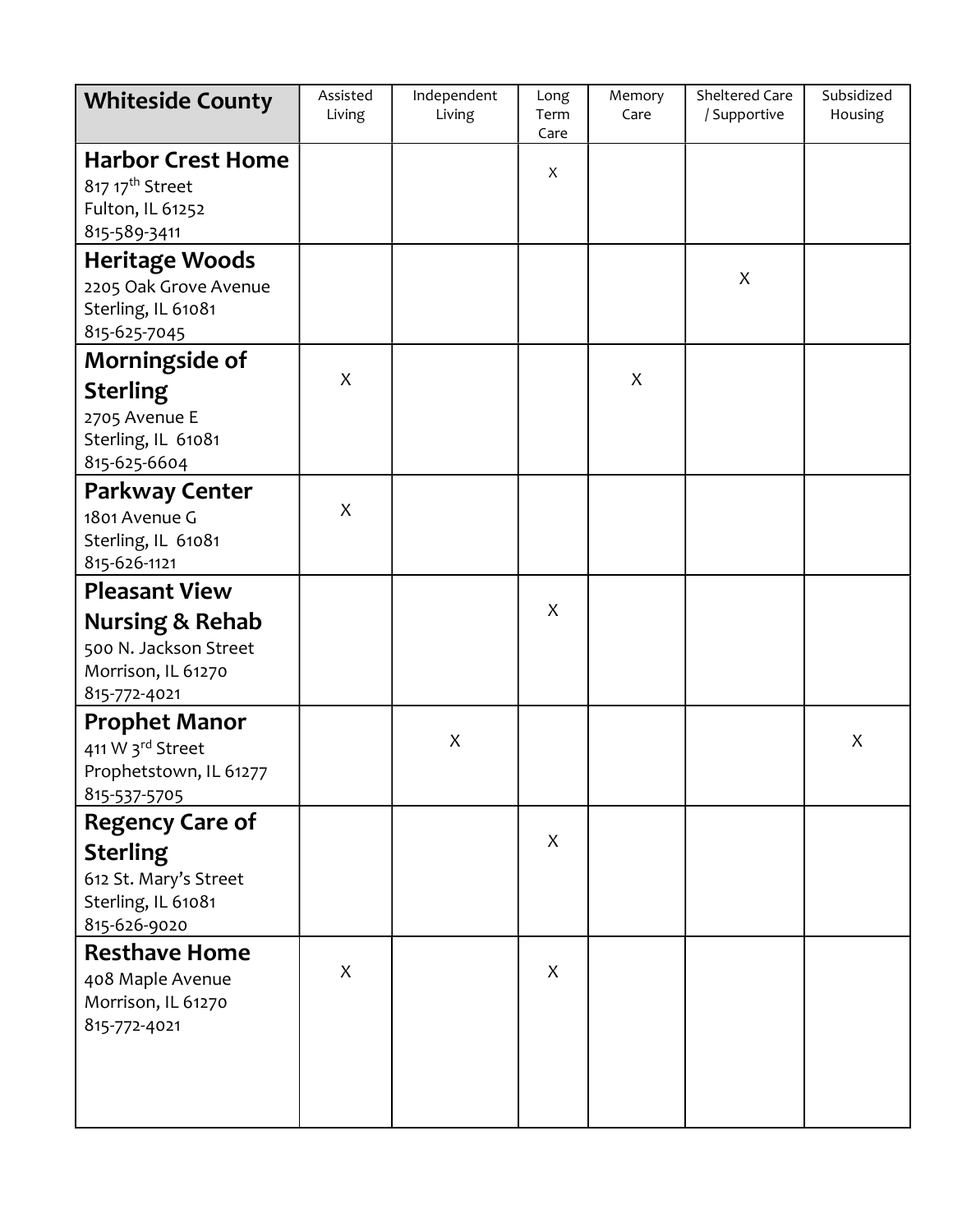| <b>Whiteside County</b>                                                                                  | Assisted<br>Living | Independent<br>Living | Long<br>Term<br>Care | Memory<br>Care | Sheltered Care<br>/ Supportive | Subsidized<br>Housing |
|----------------------------------------------------------------------------------------------------------|--------------------|-----------------------|----------------------|----------------|--------------------------------|-----------------------|
| <b>Rock Falls Living</b><br><b>Center</b><br>2202 12 <sup>th</sup> Avenue<br>Rock Falls, IL 61071        |                    | X                     |                      |                |                                |                       |
| 815-622-9940<br><b>Rock Falls</b>                                                                        |                    |                       |                      |                |                                |                       |
| <b>Rehabilitation &amp;</b>                                                                              |                    |                       | X                    |                |                                |                       |
| <b>Health Care Center</b><br>430 Martin Road<br>Rock Falls, IL 61071<br>815-626-4575                     |                    |                       |                      |                |                                |                       |
| <b>Rock River Gardens</b><br>3601 16 <sup>th</sup> Avenue<br>Sterling, IL 61081<br>815-626-0233          |                    |                       | X                    |                |                                |                       |
| <b>Sauk Valley Senior</b><br>Living & Rehab<br>1000 Dixon Avenue<br>Rock Falls, IL 61081<br>815-625-8510 |                    |                       | X                    |                |                                |                       |
| <b>Sci Apartments IV</b><br>2202 E. 23rd Street<br>Sterling, IL 61071<br>815-284-6611                    |                    | X                     |                      |                |                                | X                     |
| <b>Sterling Manor</b><br><b>Apartments</b><br>606 W. Le Fevre Road<br>Sterling, IL 61081<br>815-626-1431 |                    | X                     |                      |                |                                | X                     |
| <b>Sterling Pavilion</b><br>105 E. 23rd Street<br>Sterling, IL 61081<br>815-626-4264                     |                    |                       | X                    |                |                                |                       |
| <b>Sterling Towers</b><br>2403 E. 19 <sup>th</sup> Street<br>Sterling, IL 61081<br>815-626-6873          | X                  |                       | X                    |                |                                |                       |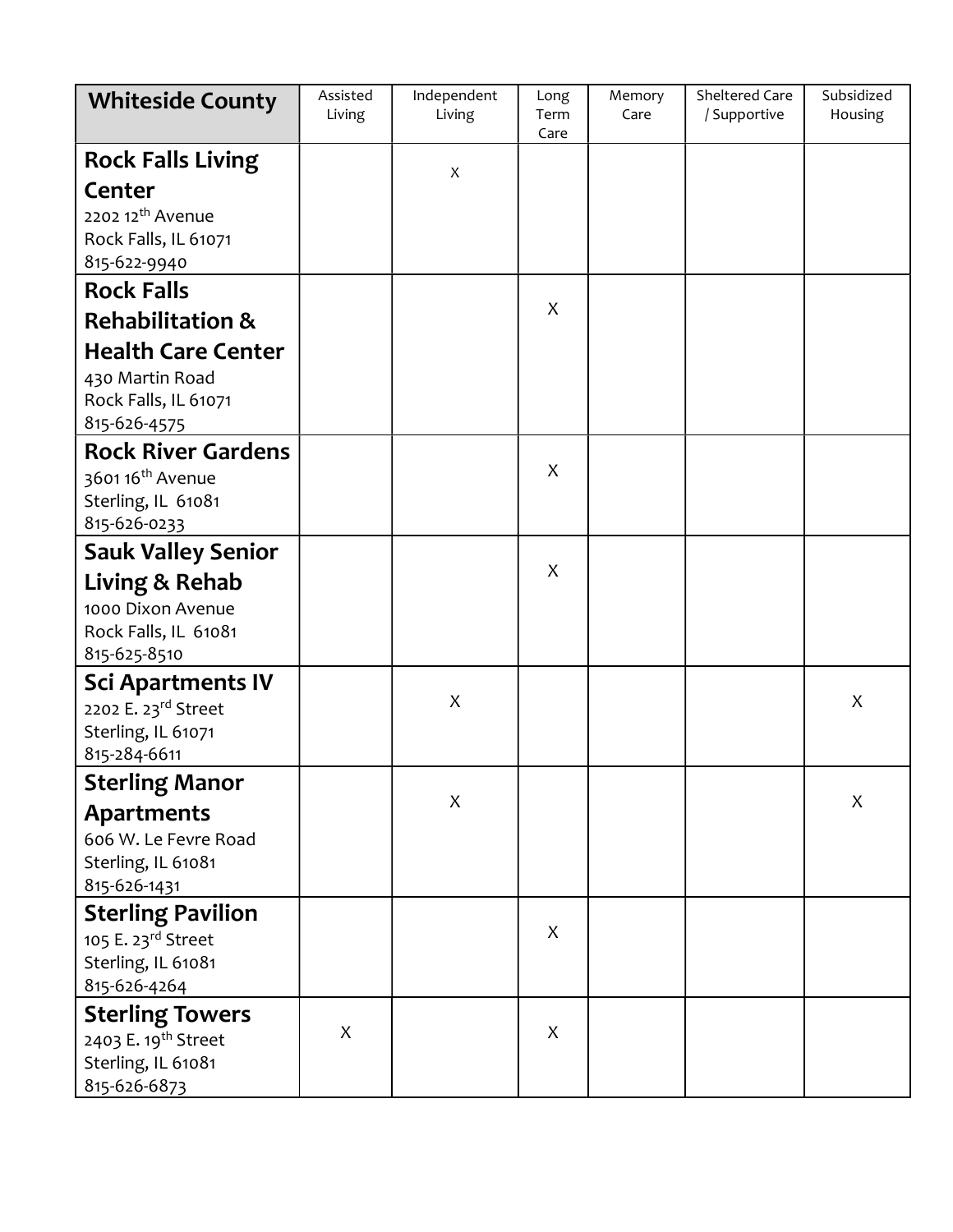| <b>Winnebago County</b>                                                                                        | Assisted<br>Living | Independent<br>Living | Long<br>Term<br>Care | Memory<br>Care | <b>Sheltered Care</b><br>/ Supportive | Subsidized<br>Housing |
|----------------------------------------------------------------------------------------------------------------|--------------------|-----------------------|----------------------|----------------|---------------------------------------|-----------------------|
| <b>Alpine Fireside</b><br><b>Health Center</b><br>3650 North Alpine Road<br>Rockford, IL 61111<br>815-877-7408 | X                  |                       | X                    |                | X                                     |                       |
| <b>Alden Alma Nelson</b>                                                                                       |                    |                       |                      |                |                                       |                       |
| <b>Manor</b><br>550 South Mulford Road<br>Rockford, IL 61108<br>815-484-1002                                   |                    |                       | X                    |                |                                       |                       |
| <b>Alden Park</b>                                                                                              |                    |                       |                      |                |                                       |                       |
| <b>Strathmoor</b><br>5668 Strathmoor Drive<br>Rockford, IL 61107<br>815-229-5200                               | X                  |                       | X                    | X              |                                       |                       |
| <b>Amberwood Care</b>                                                                                          |                    |                       |                      |                |                                       |                       |
| Center<br>2313 North Rockton Ave<br>Rockford, IL 61103<br>815-964-2200                                         |                    |                       | X                    |                |                                       |                       |
| <b>ANAM Care, INC.</b><br>8104 Sayer Road<br>Rockford, IL 61108<br>815-332-5566                                | X                  |                       | X                    | X              |                                       |                       |
| <b>Bay View Apts.</b><br>238 Northway Park<br>Machesney Park, IL 61115<br>815-633-4445                         |                    | X                     |                      |                |                                       |                       |
| <b>Bickford House</b><br>960 North Mulford Road<br>Rockford, IL 61107<br>815-397-7100                          | X                  | X                     | X                    | X              |                                       |                       |
| <b>Brewington Oaks</b>                                                                                         |                    |                       |                      |                |                                       |                       |
| <b>Jane Addams</b><br>505 & 515 Seminary St.<br>Rockford, IL 61104<br>815-489-8620                             |                    | X                     |                      |                |                                       | X                     |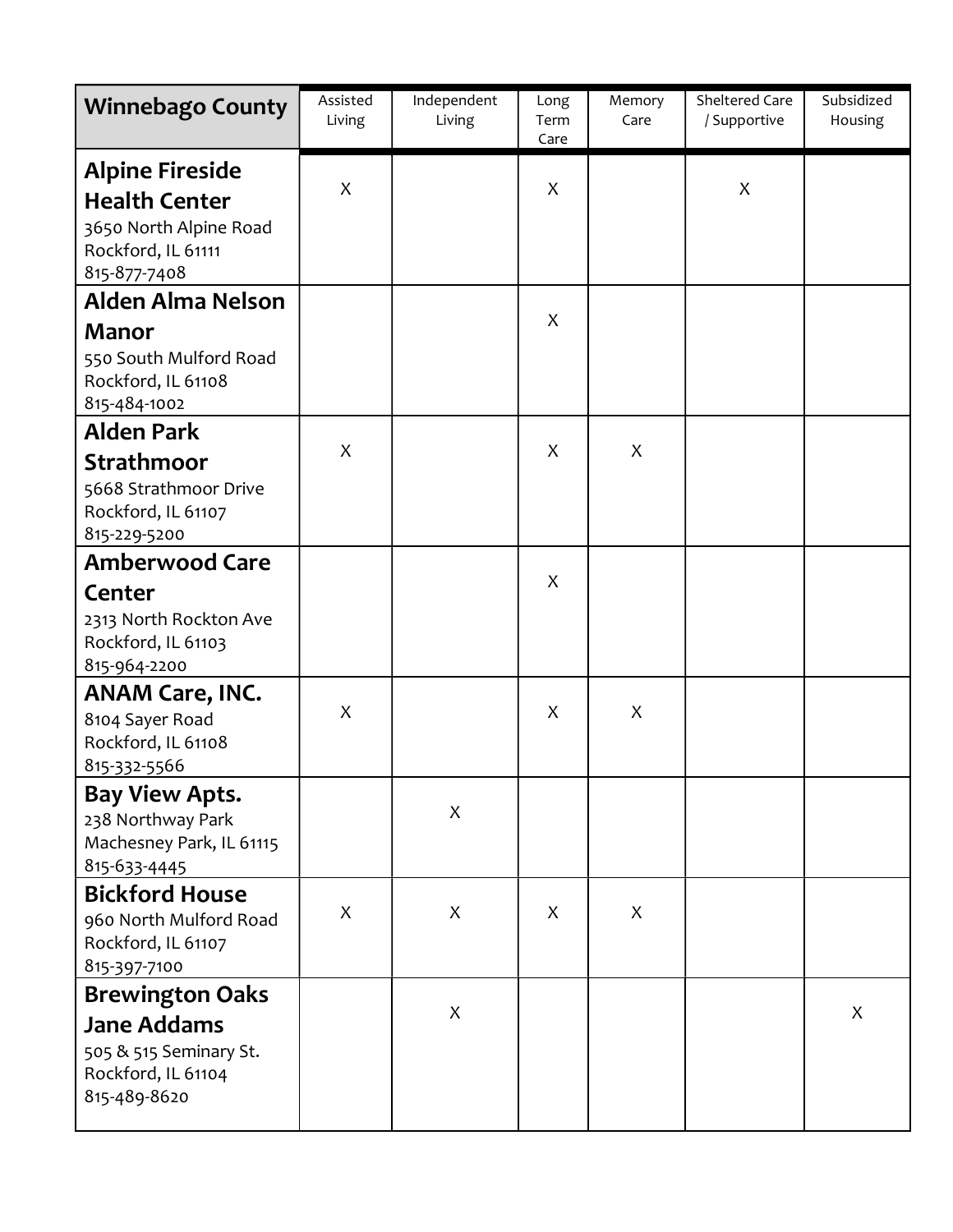| <b>Winnebago County</b>                                                                            | Assisted<br>Living | Independent<br>Living | Long<br>Term<br>Care | Memory<br>Care | Sheltered Care<br>/ Supportive | Subsidized<br>Housing |
|----------------------------------------------------------------------------------------------------|--------------------|-----------------------|----------------------|----------------|--------------------------------|-----------------------|
| <b>Brookdale</b><br>1545 Temple Lane<br>Rockford, IL 61112<br>815-332-8484                         | X                  | X                     |                      | X              |                                |                       |
| <b>Buckbee Apts.</b><br>4124 Harrison Avenue<br>Rockford, IL 61108<br>815-489-8650                 |                    | X                     |                      |                |                                | X                     |
| <b>Collier Garden Apts</b><br>2901 Searles Avenue<br>Rockford, IL 61101<br>815-963-2133            |                    | X                     |                      |                | X                              | X                     |
| <b>Crimson Pointe</b><br>7130 Crimson Ridge<br>Rockford, IL 61107<br>815-398-7792                  | X                  |                       |                      |                |                                |                       |
| Greencastle of<br><b>Allerton</b><br>5921 Allerton Dr.<br>Rockford, IL 61114<br>815-316-0490       |                    | X                     |                      |                |                                | X                     |
| Greencastle of<br><b>Bienterra</b><br>250 Bienterra Trail<br>Rockford, IL. 61107<br>815-227-1400   |                    | X                     |                      |                |                                | X                     |
| Greencastle of<br><b>Loves Park</b><br>4260 Sunset Terrace<br>Loves Park, IL 61111<br>815-637-6000 |                    | X                     |                      |                |                                | X                     |
| Greencastle of<br><b>Mulford</b><br>2750 North Mulford Road<br>Rockford, IL 61114<br>815-633-5544  |                    | X                     |                      |                |                                | X                     |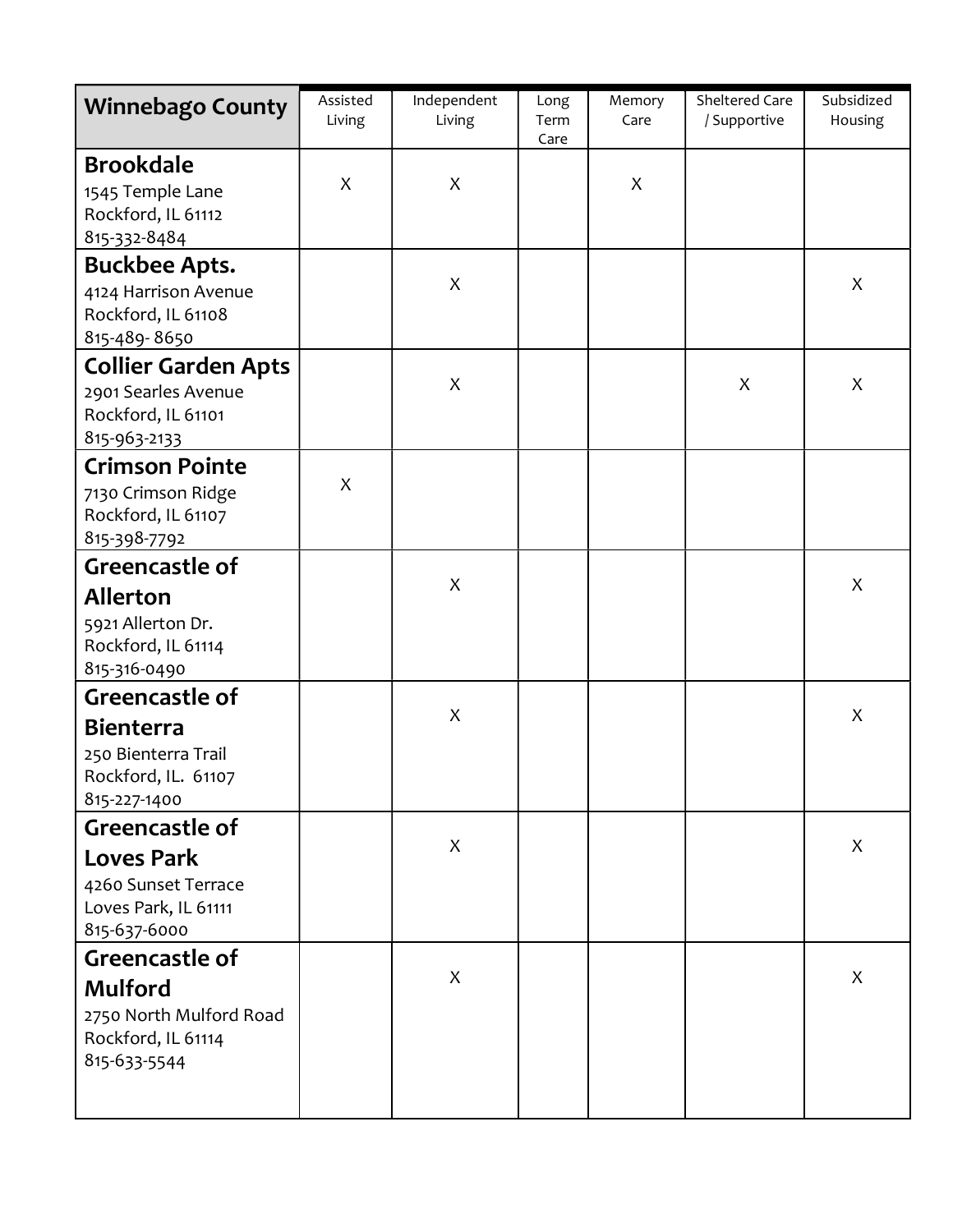| <b>Winnebago County</b>                                                                                                | Assisted<br>Living | Independent<br>Living | Long<br>Term<br>Care | Memory<br>Care | Sheltered Care<br>/ Supportive | Subsidized<br>Housing |
|------------------------------------------------------------------------------------------------------------------------|--------------------|-----------------------|----------------------|----------------|--------------------------------|-----------------------|
| <b>Fairhaven Christian</b><br><b>Retirement Center</b><br>3470 North Alpine Road<br>Rockford, IL 61114<br>815-877-1441 | X                  | X                     | X                    |                | X                              |                       |
| <b>Faust Landmark</b><br>630 East State Street<br>Rockford, IL 61104<br>815-962-3731                                   |                    | X                     |                      |                |                                | X                     |
| <b>Heritage Woods</b><br>202 Showplace Drive<br>Rockford, IL 61107<br>815-332-5777                                     |                    |                       |                      |                | X                              | X                     |
| <b>Highview In The</b><br><b>Woodlands</b><br>1000 Falcon Point Place<br>Rockton, IL 61072<br>815-624-6700             | X                  |                       |                      | X              | X                              |                       |
| Independence<br><b>Village</b><br>3655 North Alpine Road<br>Rockford, IL 61114<br>815-282-9696                         | X                  | X                     |                      |                |                                |                       |
| <b>Ken-Rock Apts</b><br>1631 Hamilton Avenue<br>Rockford, IL 61109<br>815-398-5180                                     |                    | X                     |                      |                |                                |                       |
| Longwood<br><b>Gardens</b><br>1055 East State Street<br>Rockford, IL 61104<br>815-965-8683                             |                    | X                     |                      |                |                                |                       |
| <b>Luther Center</b><br>111 West State Street<br>Rockford, IL 61101<br>815-965-0055                                    | X                  | X                     |                      |                |                                | X                     |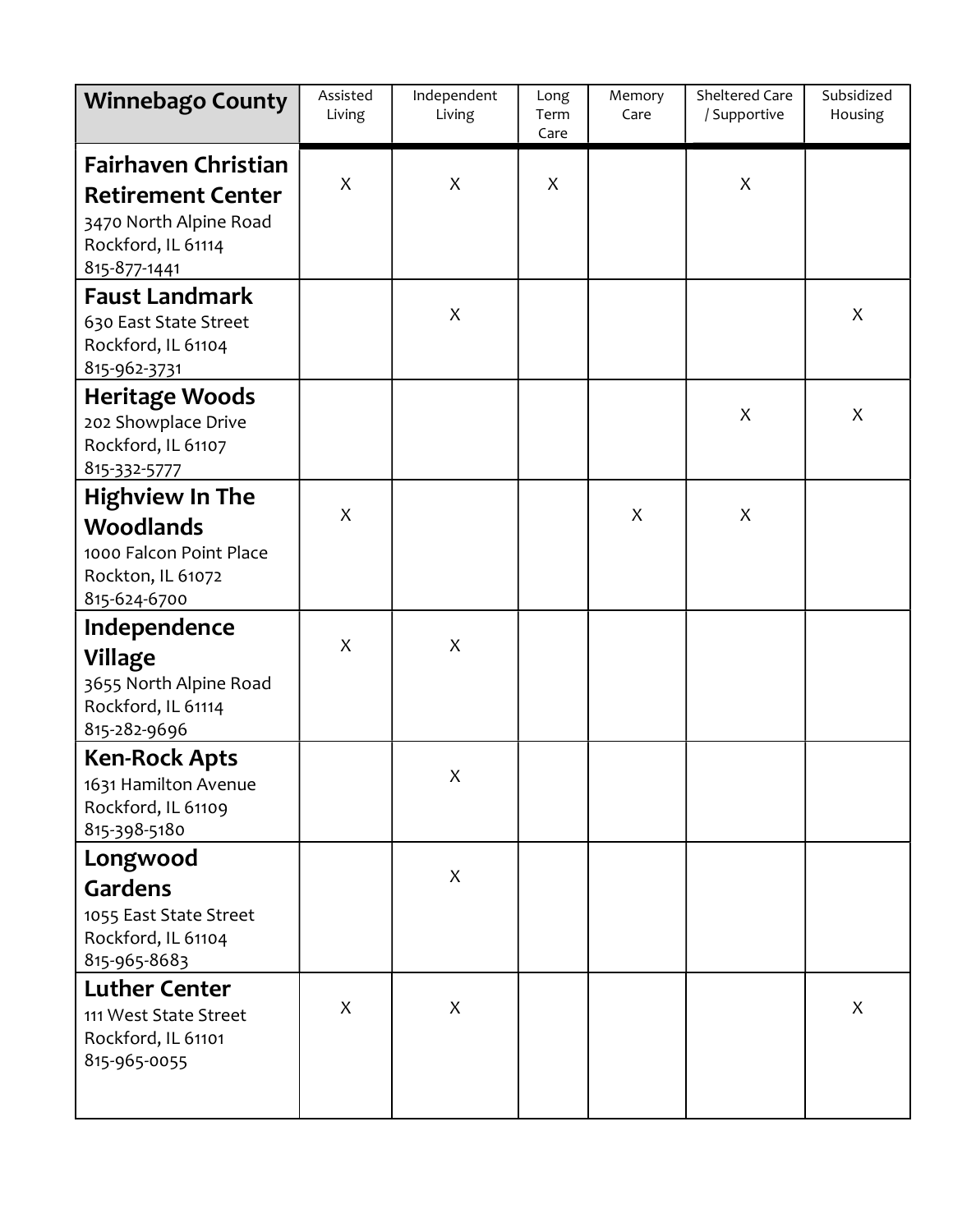| <b>Winnebago County</b>                                                                              | Assisted<br>Living | Independent<br>Living | Long<br>Term<br>Care | Memory<br>Care | Sheltered<br>Care/<br>Supportive | Subsidized<br>Housing |
|------------------------------------------------------------------------------------------------------|--------------------|-----------------------|----------------------|----------------|----------------------------------|-----------------------|
| <b>Medina Manor</b><br><b>Nursing Center</b><br>402 South Center<br>Durand, IL 61024<br>815-248-2151 |                    | X                     | X                    |                |                                  |                       |
| <b>Meridian Senior</b>                                                                               |                    |                       |                      |                |                                  |                       |
| <b>Living - The Atrium</b><br>2885 McFarland Road<br>Rockford, IL 61107<br>815-282-3340              | X                  |                       |                      | X              |                                  |                       |
| <b>Midvale Apts.</b><br>5410 Midvale Drive<br>Rockford, IL 61108<br>815-489-8650                     |                    | X                     |                      |                |                                  | X                     |
| <b>Morning Star</b>                                                                                  |                    |                       |                      |                |                                  |                       |
| Village<br>1160 North Mulford Road<br>Rockford, IL 61107<br>815-484-9500                             | $\boldsymbol{X}$   |                       |                      |                |                                  |                       |
| <b>North Main Manor</b><br>505 North Main Street<br>Rockford, IL 61103<br>815-489-8670               |                    | X                     |                      |                |                                  | X                     |
| <b>North Pointe</b>                                                                                  |                    |                       |                      |                |                                  |                       |
| <b>Terrace</b><br>5601 East Rockton Road<br>Roscoe, IL 61073<br>815-525-4800                         | X                  |                       |                      |                |                                  |                       |
| <b>Olesen Plaza Apts.</b><br>511 North Church Street<br>Rockford, IL 61103<br>815-489-8670           |                    | X                     |                      |                |                                  | X                     |
| Paige Court Apts.<br>420 Liston Avenue<br>South Beloit, IL 61080<br>815-229-0833                     |                    | X                     |                      |                |                                  |                       |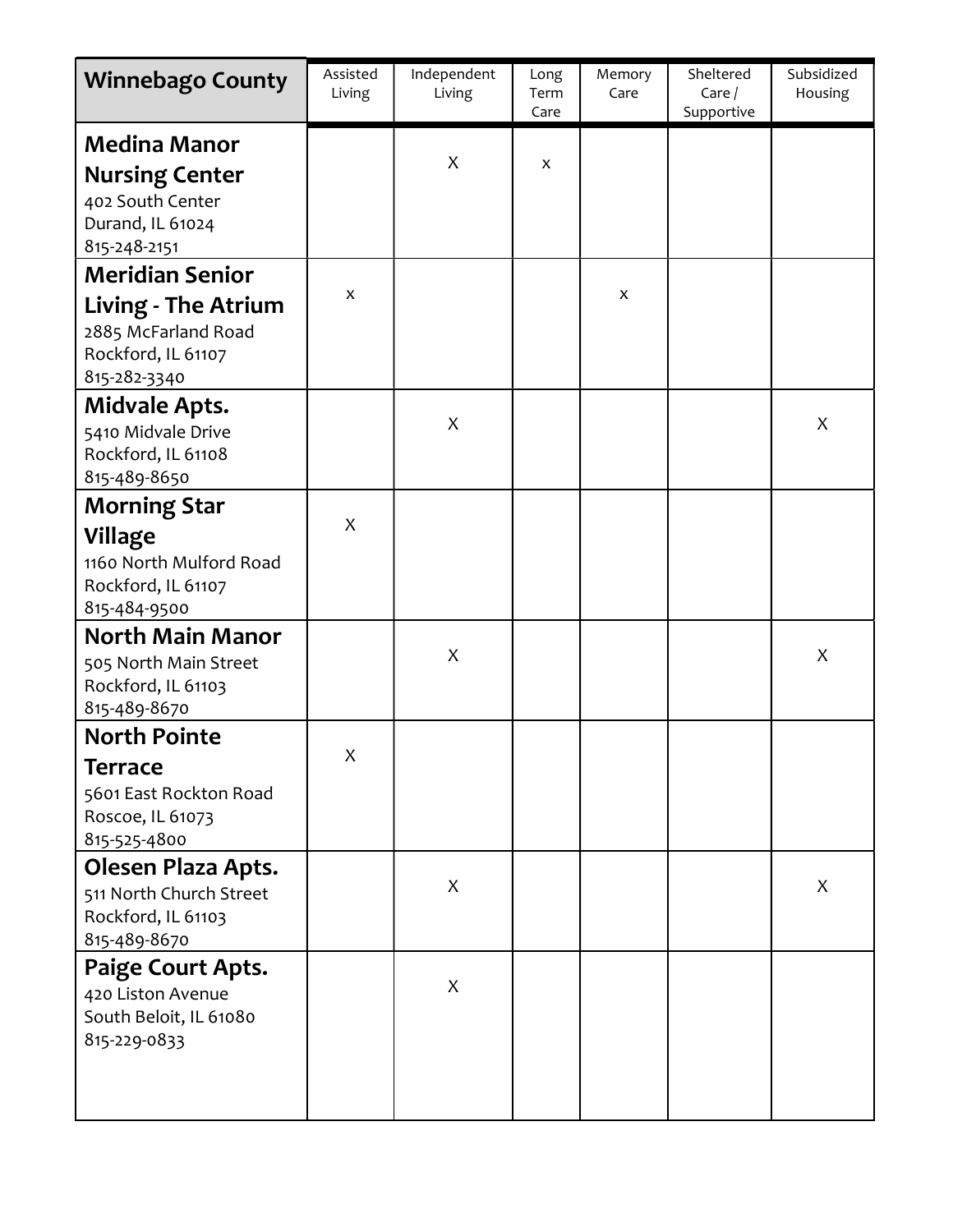| <b>Winnebago County</b>                                                                                                  | Assisted<br>Living | Independent<br>Living | Long<br>Term<br>Care | Memory<br>Care | Sheltered<br>Care/<br>Supportive | Subsidized<br>Housing |
|--------------------------------------------------------------------------------------------------------------------------|--------------------|-----------------------|----------------------|----------------|----------------------------------|-----------------------|
| Park Terrace Apts.<br>1000 Chamberlain Street<br>Rockford, IL 61107<br>815-654-7313                                      |                    | X                     |                      |                |                                  | X                     |
| <b>Park Towers</b><br>540 Clifford Avenue<br>Loves Park, IL 61111<br>815-654-7292                                        |                    | X                     |                      |                |                                  | X                     |
| Peterson Meadows,                                                                                                        |                    |                       |                      |                |                                  |                       |
| <b>A Wesley Willows</b>                                                                                                  |                    | $\mathsf{X}$          |                      |                |                                  |                       |
| Community<br>6401 Newburg Road<br>Rockford, IL 61108<br>815-229-0390                                                     |                    |                       |                      |                |                                  |                       |
| <b>Prairie View</b><br>500 East McNair Road<br>Winnebago, IL 61088<br>815-335-1800                                       | X                  |                       | X                    |                |                                  |                       |
| <b>Provena Cor Marie</b><br>3330 Maria Linden Drive<br>Rockford, IL 61114<br>815-877-7416                                |                    | $\mathsf{X}$          | X                    | X              | X                                |                       |
| <b>River Bluff Nursing</b><br>Home<br>4401 North Main St.<br>Rockford, IL 61103<br>815-921-9200                          |                    |                       | X                    |                |                                  |                       |
| <b>Robert Johnston</b><br><b>Garden Apartments</b><br>1615 Blackhawk Boulevard<br>South Beloit, IL 61080<br>815-624-6770 |                    | X                     |                      |                |                                  |                       |
| <b>Rock River Health</b><br>Care<br>707 West Riverside Blvd.<br>Rockford, IL 61103<br>815-877-5752                       |                    |                       | X                    |                |                                  |                       |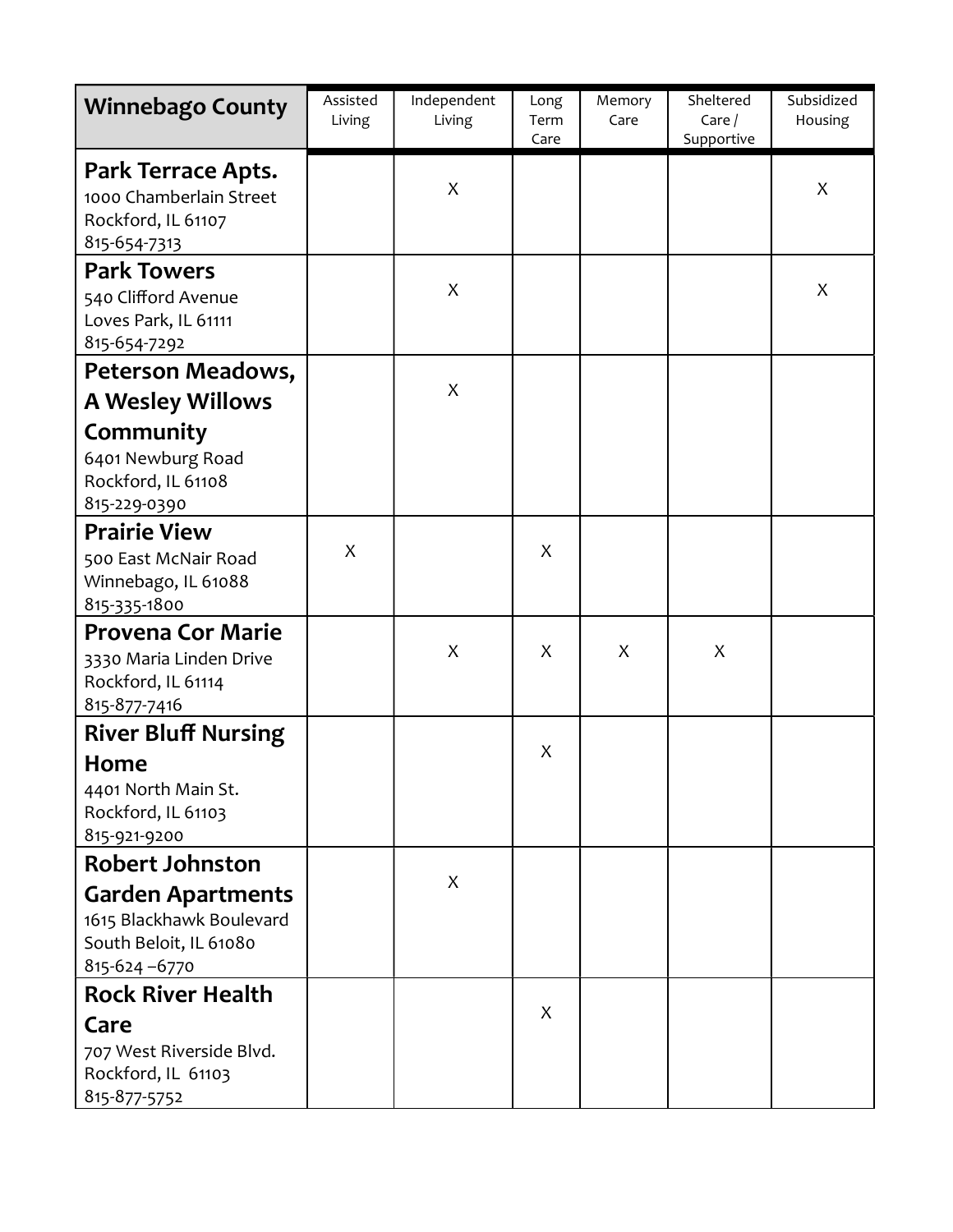| <b>Winnebago County</b>                                                                                     | Assisted<br>Living | Independent<br>Living | Long<br>Term<br>Care | Memory<br>Care | Sheltered<br>Care/<br>Supportive | Subsidized<br>Housing |
|-------------------------------------------------------------------------------------------------------------|--------------------|-----------------------|----------------------|----------------|----------------------------------|-----------------------|
| <b>Rockford</b><br><b>Supportive Living</b><br>2114 Kishwaukee Street<br>Rockford, IL 61104<br>815-966-1030 | X                  |                       |                      | X              | X                                | X                     |
| <b>Rosewood Care</b>                                                                                        |                    |                       | X                    |                |                                  |                       |
| Center<br>1660 South Mulford Road<br>Rockford, IL 61108<br>815-397-8700                                     |                    |                       |                      |                |                                  |                       |
| Siena on                                                                                                    |                    | X                     |                      |                |                                  |                       |
| <b>Brendenwood</b><br>4444 Brendenwood Road<br>Rockford, IL 61107<br>815-399-6167                           |                    |                       |                      |                |                                  |                       |
| <b>Spring Ridge Senior</b>                                                                                  |                    | X                     |                      |                |                                  | X                     |
| <b>Housing</b><br>6645 Fincham Drive<br>Rockford, IL 61108<br>815-397-4210                                  |                    |                       |                      |                |                                  |                       |
| <b>Summit Green</b>                                                                                         |                    | X                     |                      |                |                                  | X                     |
| 1514 East State Street<br>Rockford, IL 61108<br>815-489-8661                                                |                    |                       |                      |                |                                  |                       |
| <b>The Grand Victorian</b><br>3495 McFarland Road<br>Rockford, IL 61114<br>815-654-1400                     | X                  | X                     |                      |                |                                  |                       |
| <b>The Terrace</b>                                                                                          |                    |                       |                      |                |                                  |                       |
| 2321 Halsted Road<br>Rockford, IL 61103<br>815-654-7313                                                     |                    | X                     |                      |                |                                  | X                     |
| The Villa at P.A.                                                                                           |                    |                       |                      |                |                                  |                       |
| <b>Peterson Home</b><br>1311 Parkview Avenue<br>Rockford, IL 61107<br>815-399-8832                          | X                  | X                     | X                    | X              | X                                |                       |